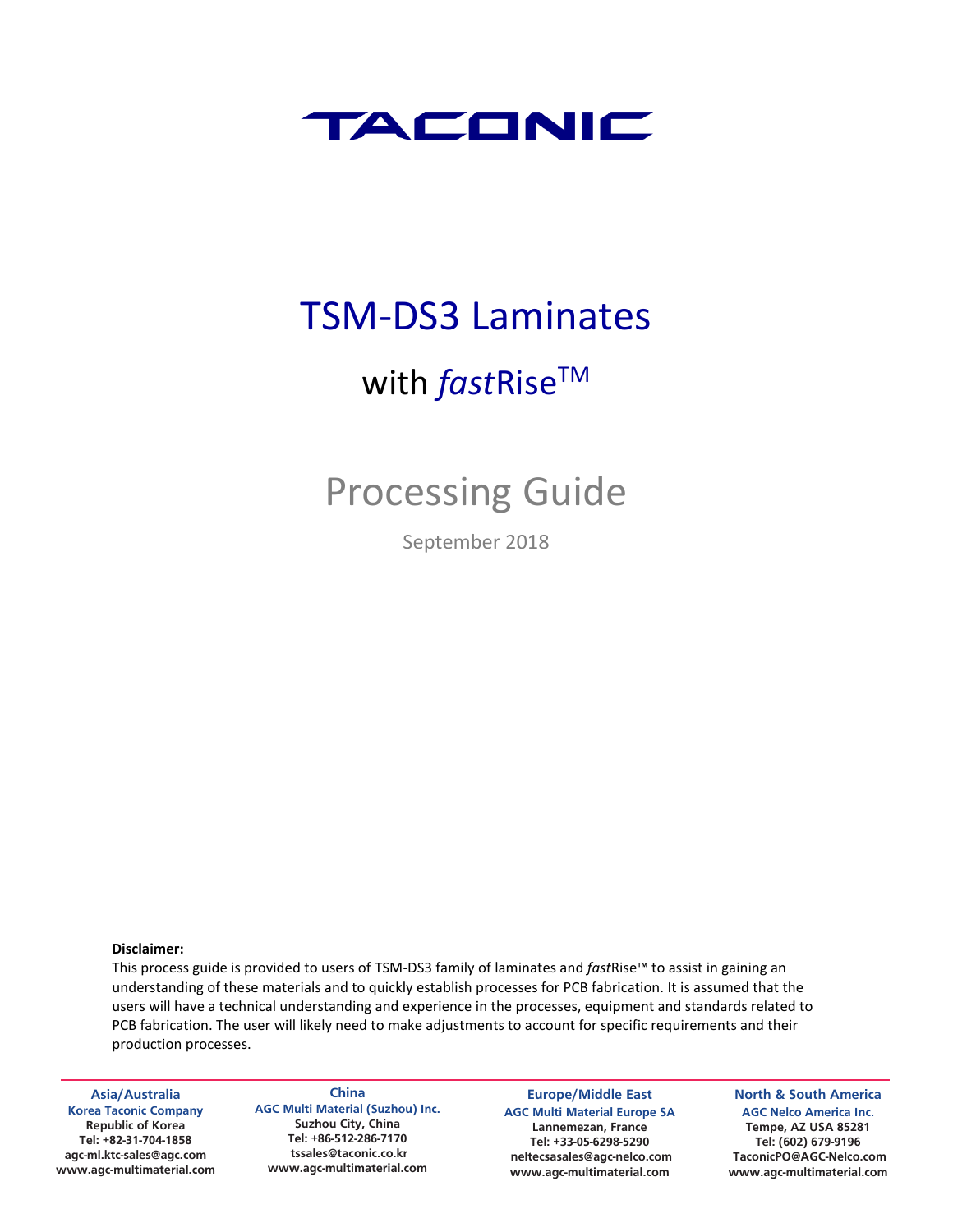*The following process recommendations are based on testing and production processes at several circuit board facilities. Each facility will have different product designs, equipment, or methods that will require modifications to these recommendations. For example, drilling parameters, routing parameters, and artwork compensation can vary dependent on circuit board thickness, design, processes, and equipment. Adjustments should be based on the experience of each facility. Please contact your Taconic representative if assistance is required.*

#### **GENERAL INFORMATION 3 TSM-DS3 LAMINATES 3** *FAST***RISETM 3 STORAGE 3 TSM-DS3 LAMINATES 3** *FAST***RISETM 3 HANDLING 4 TSM-DS3 LAMINATES 4** *FAST***RISETM 5 INNER LAYER PREPARATION 5 ACCLIMATION 5 SCALING 5 LAMINATION 6 QUICK START 6 FLOW PATTERN / THIEVING 7 PADDING AND CONFORMANCE MATERIALS 7 PRESSURE 7 TEMPERATURE 8 FOIL LAMINATION 9 ADDITIONAL NOTES 10 DRILLING 11 QUICK START 11 DRILL BITS 11 CHIP LOAD 12 CUTTING SPEED 12 DWELL TIME 12 PECK DRILLING 12 HIT COUNT 13 ENTRY / BACKER MATERIALS 13 LASER DRILLING / MICROVIAS 14 HOLE WALL PREPARATION 15 DESMEAR 15 PTFE ACTIVATION 15 PROCESS EXAMPLE 16 PLATING 16 IMAGE, DEVELOP, ETCH, STRIP 17 SOLDER MASK 17 OVERVIEW 17 PATTERN PLATED COPPER 18 PANEL PLATED COPPER 19 SOLDER REFLOW 19 ROUTING / MILLING 20**

# **TABLE OF CONTENTS**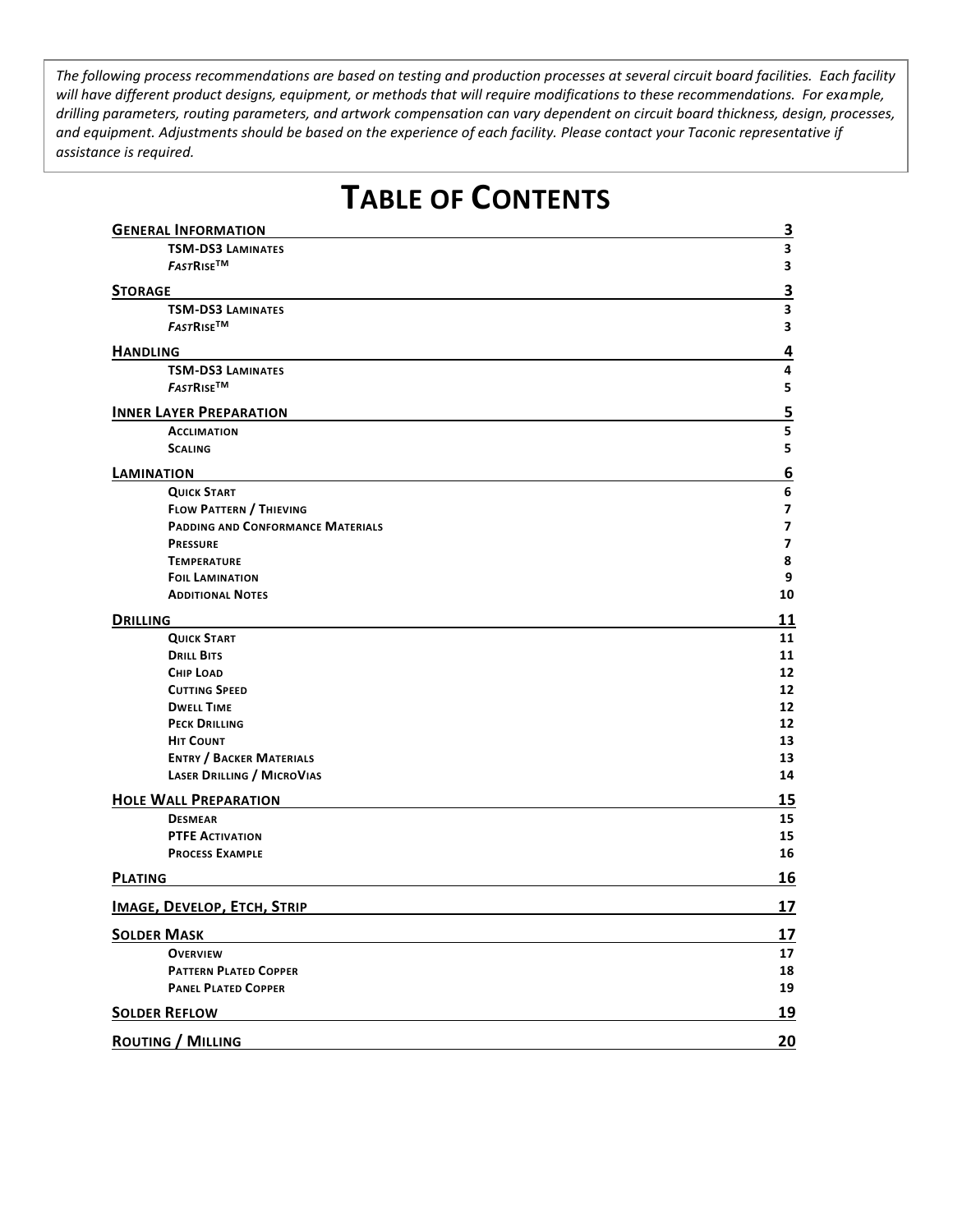## TSM-DS3 Laminates

TSM-DS3, TSM-DS3b, and TSM-DS3M are thermally stable, ceramic-filled, PTFE materials. They were developed to meet the demanding requirements for thermally stable dielectric constants and plated through-hole reliability in extreme environmental conditions. Taconic's ceramic/PTFE laminates are low loss, dimensionally stable, thin core materials for multilayer digital or RF applications that can be combined with our *fastRise*™ prepregs for the lowest stripline insertion losses. A lightweight style of fiberglass and very high loadings of ceramic particles yield excellent dimensional and electronic performance, as well as ease of processing. Most materials are available in thickness multiples of 0.005" (0.125mm), making it ideal for double-sided or multilayer applications.

Processing recommendations for TSM-DS3 laminates are similar to other types of ceramic-filled/PTFE Taconic materials. It should be noted that these recommendations are based on industry-wide practices and optimal parameters may differ somewhat depending on available processing equipment.

# *fast*Rise™ Prepregs

Various laminate cores are used in conjunction with *fast*Rise™ prepreg to produce multilayer boards for the RF/digital/ATE multilayer markets. *fast*Rise™, when used in a symmetrical board design, will result in optimum electrical and mechanical performance. Because of the thermoset properties of the bonding agent, multiple bonding cycles can be achieved without worry of delamination. In addition, the recommended press temperature of 420 $\textdegree$ F (215 $\textdegree$ C) is within reach of most board shops.

# **STORAGE**

### TSM-DS3 Laminate

TSM-DS3 laminates should be stored flat in a clean dry area at room temperature. Cores will benefit from being stored between two stiffeners in order to prevent unnecessary bending of the layers or damaged corners. Soft slip sheets should be used to prevent dust and debris from being embossed into the material. With proper storage conditions, cores have an indefinite shelf life.

### *fastRise™*

Store the material in a cool dry area away from direct sunlight and high humidity, avoiding material contamination. *fast*Rise™ is certified to meet all requirements as agreed upon between the user and supplier for a given shelf life as defined by the storage conditions below.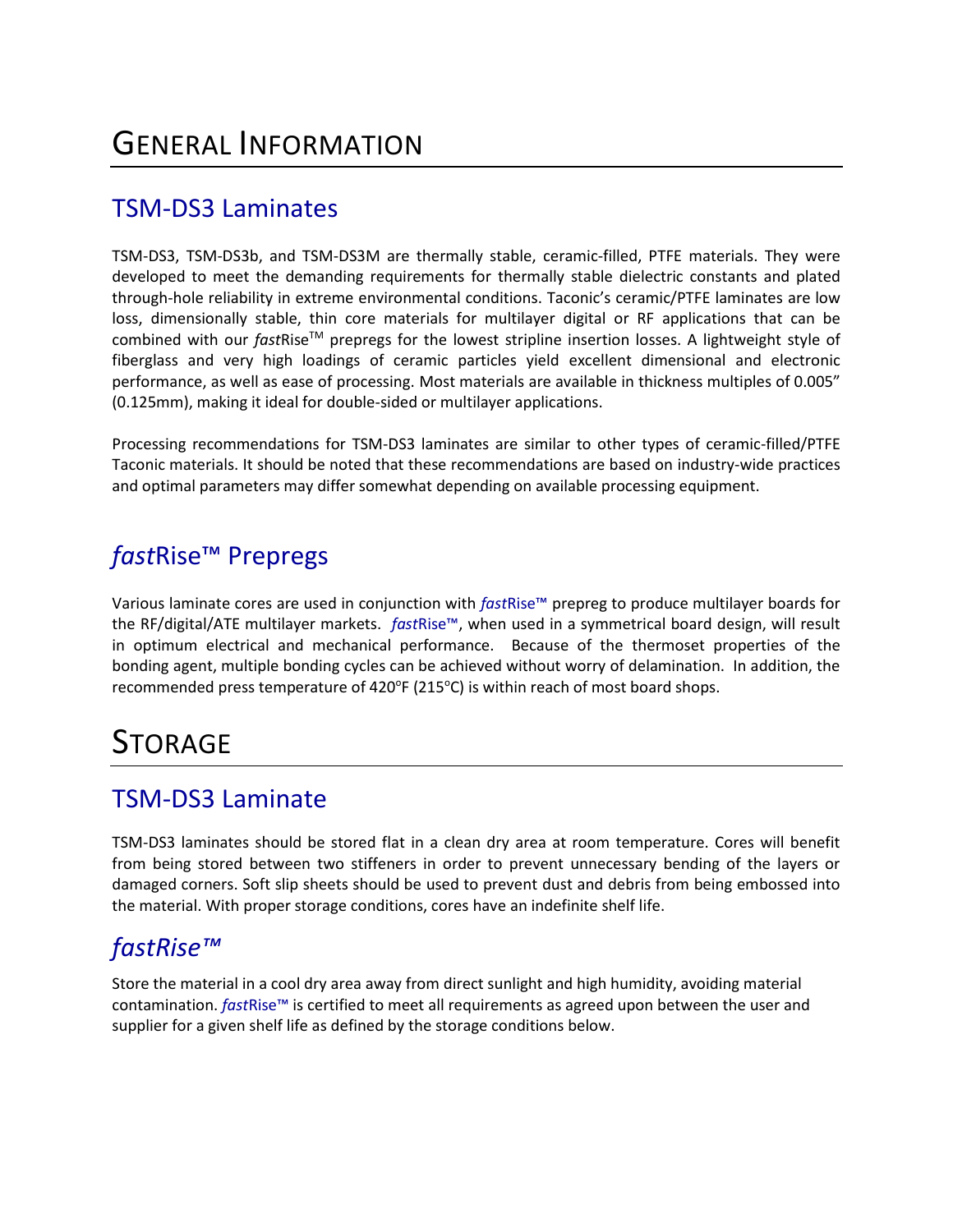### Storage Conditions

Condition 1 (i.e. refrigeration): <4.5°C (40°F) Condition 2 (i.e. room temp): <23°C (73°F), Relative Humidity <50%

When removing *fast*Rise™ prepreg from refrigeration, it should be allowed to acclimate to room temperature in the sealed bag. This will reduce the chance of moisture condensation on the prepreg and will also provide a more consistent start temperature for the lamination process. Bags should be resealed when not in use.

#### Shelf Life

If material is stored under Condition 1 above, a shelf life of 180 days after receipt of shipment will apply. If material is stored under Condition 2 above, a shelf life of 90 days after receipt of shipment will apply. Taconic will not ship *fast*Rise™ material with less than 90 days of remaining shelf life. Packaging will default to indicate shelf life based on storage Condition 2 unless we are notified that Condition 1 applies. In the event that prepreg expires, please contact your Taconic technical sales person for assistance to coordinate re-testing the expired prepreg.

# HANDLING

### TSM-DS3 Laminate

PTFE is a thermoplastic material which is very stable electrically and chemically when compared with common thermosetting resins such as epoxy, polyphenyleneoxide, polyimide and cyanate ester. Part of what gives PTFE its superior performance over frequency and temperature also makes the pure resin relatively soft. It is for this reason that all Taconic laminates are reinforced with glass fabric. The glass fabric reinforcement of the substrate greatly increases stability in the X and Y axis over non-woven or unreinforced PTFE products. While the glass fabric provides excellent dimensional stability, the following process and handling precautions should be taken to prevent damage or deformation of the laminate during fabrication.

#### **Avoid mechanical scrubbing**

As with thin core or flexible substrates, mechanically scrubbing will stretch and deform the material. The pinch rollers used to secure the panel during scrubbing will also cause dents as particle or brush material are pressed into the surface of the laminate. Chemical cleaning is much preferred. Eliminating mechanical cleaning and unnecessary handling will improve the dimensional accuracy of subsequent processes by preventing mechanical distortion of the laminate.

#### **Do not pick up a panel horizontally by one end or edge**

By allowing the material to flop over you may stretch the copper and substrate. Lift the panel by two parallel edges; preferably the two closest dimensionally.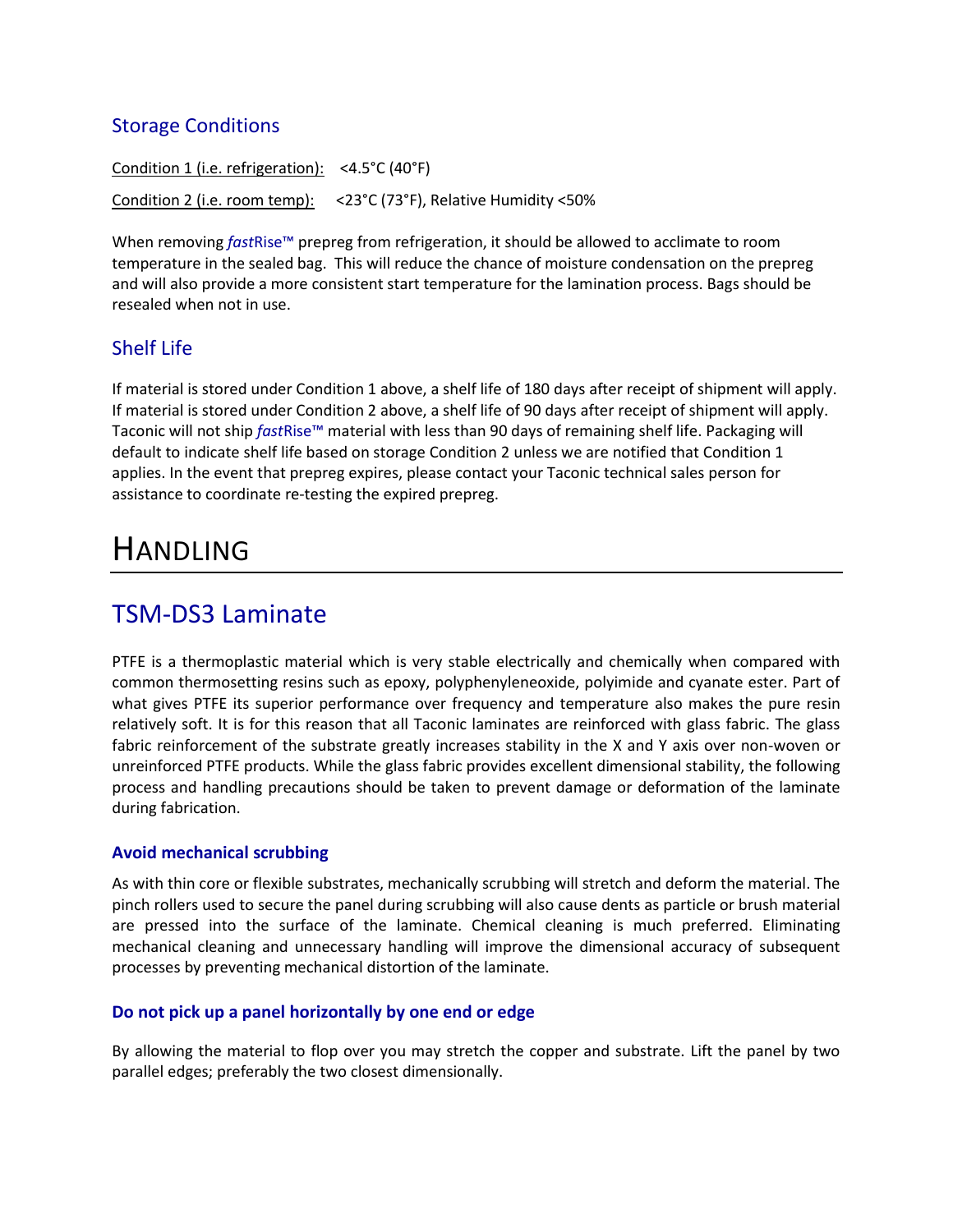#### **Prevent contaminant deposits on the material or copper**

The use of clean protective gloves and slip sheets will prevent contamination and staining. You will not need to remove oils, grease or fingerprints if you don't deposit them.

#### **Do not mechanically abrade the PTFE surface after etching/removing the copper**

If left undisturbed, the PTFE surface is very good for adhesion of solder mask, prepreg and bonding adhesive without further preparation. The etched surface of the PTFE is very wettable due to the rough tooth structure left behind after cooper removal. If the surface becomes disturbed, further surface preparation using sodium or plasma etching can improve wettability and adhesion to the surface.

#### **Do not stack panels directly on top of each other**

Particles or debris on the surface of the panel can become imprinted into the copper and substrate of adjacent panels. The preferred method of storage is to rack the panels vertically. If panels must be stacked use clean, soft, slip sheet material between each panel and keep stack height to a minimum.

### *fast*Rise™

*fast*Rise™ prepreg is supplied between two release sheets. The surface of *fast*Rise™ may be tacky (especially for freshly manufactured material).Although it is recommended to allow refrigerated *fast*Rise™ prepregs to acclimate prior to opening a sealed bag, in some cases it may be advantageous to use the prepreg while it is cool\* which will reduce the tackiness of the material and make handling easier.

*\*do not allow condensation to form on the prepreg*

# INNER LAYER PREPARATION

### Acclimation

If the laminate has seen extreme temperatures during shipment or storage, the material should be placed in ambient conditions for 8 - 24 hours prior to processing.

### **Scaling**

All laminates experience movement after the copper foil has been etched. Various factors such as laminate thickness, glass style, construction, copper foil thickness, and circuit design all contribute to the characteristic known as dimensional stability. The following data is reference only and, again, is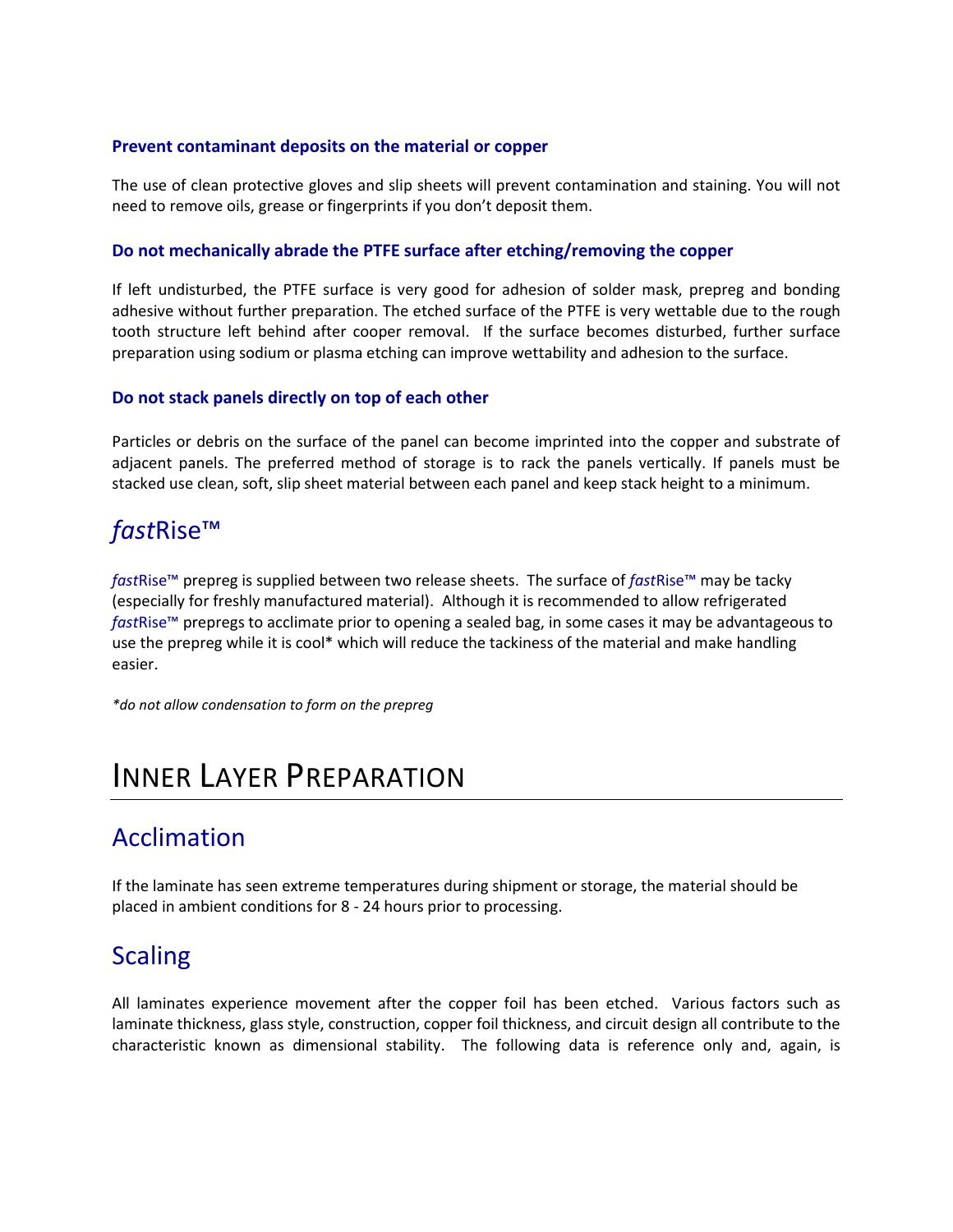dependent on the factors listed above. Most printed circuit board shops determine artwork compensation data by running samples or estimating based on previous experience.

| <b>Material Designation</b>   | <b>Dimensional Change in Parts Per Million (PPM)</b> |                        |  |  |
|-------------------------------|------------------------------------------------------|------------------------|--|--|
|                               | <b>Machine Direction</b>                             | <b>Cross Direction</b> |  |  |
| <b>TSM-DS3</b> (≥0.010" core) | 400-600                                              | 200-400                |  |  |
| <b>TSM-DS3</b> (0.005" core)  | 600-800                                              | 400-600                |  |  |

## **LAMINATION**

### Quick Start

*The following chart is provided as a general starting point for lamination recipe development using TSM-DS3 laminates with fastRise™ prepregs. The later sections provide substantially more detail allowing recipes to be optimized for specific applications.*

|                                                   | Low Flow /<br><b>Foil Lamination</b>                                                                        | <b>Standard</b>                          | High Flow /<br>30+ Layers                |  |  |
|---------------------------------------------------|-------------------------------------------------------------------------------------------------------------|------------------------------------------|------------------------------------------|--|--|
| <b>Vacuum</b>                                     | Full vacuum is recommended through entire cycle                                                             |                                          |                                          |  |  |
| <b>Vacuum Delay</b>                               | Hold vacuum 10-20 minutes before applying heat or pressure                                                  |                                          |                                          |  |  |
| <b>Heating Rate</b>                               | $3 - 8$ °F/min<br>$(2 - 4^{\circ}C/min)$                                                                    | $3 - 8$ °F/min<br>$(2 - 4^{\circ}C/min)$ | $2 - 4$ °F/min<br>$(1 - 2^{\circ}C/min)$ |  |  |
| <b>Critical Range</b>                             | $175^{\circ}F - 300^{\circ}F (80^{\circ}C - 150^{\circ}C)$                                                  |                                          |                                          |  |  |
| <b>Pressure</b>                                   | $100 - 200$ psi<br>$200 - 350$ psi<br>$350 - 500$ psi                                                       |                                          |                                          |  |  |
| <b>Cure Temp / Time</b><br>(measured at bondline) | 450°F (230°C) for 60 -<br>420°F (215°C) for 60<br>420°F (215°C) for 60<br>120 minutes<br>minutes<br>minutes |                                          |                                          |  |  |
| <b>Cooling Rate</b>                               | Less than 6°F/min (3°C/min)                                                                                 |                                          |                                          |  |  |
| <b>Breakdown</b>                                  | Breakdown or transfer to cold press when bondline is less than 200 °F<br>(90°C)                             |                                          |                                          |  |  |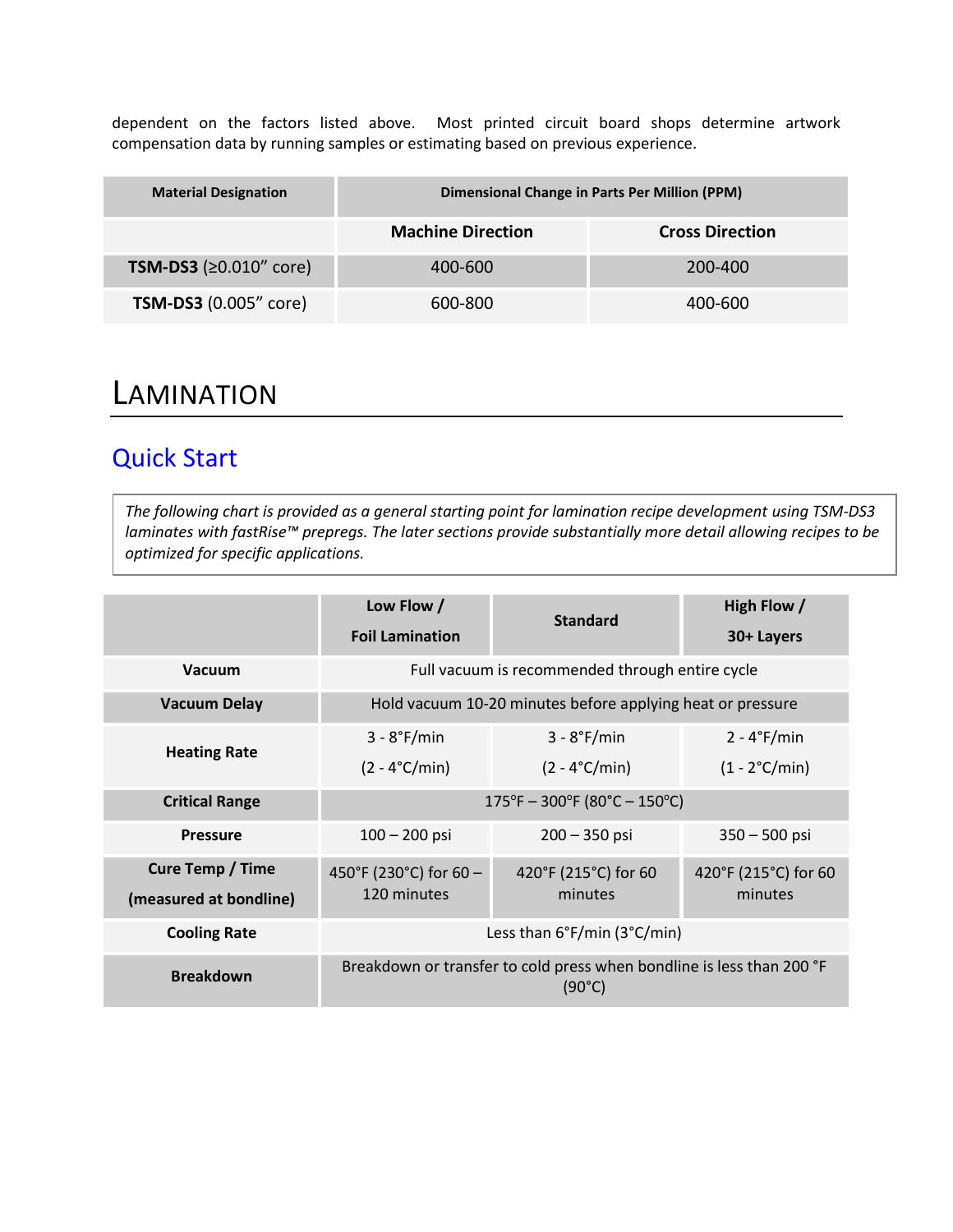## Flow Patterns / Thieving

Solid copper borders with interlocking thieving patterns such as offset diamonds, honeycombs, or other patterns which inhibit resin flow channels are ideal. Interlocking "star burst" flow patterns or other patterns which may promote resin channel formation should be avoided.

### Padding and Conformance Materials

Press padding (outside separator plates) is recommended. Use of conformance materials such as Taconic TacPad, PTFE skive film, clutch lamination, or others are often helpful to balance pressure variations induced from circuits.

### Pressure

*Excessive pressure should be avoided; it can distort circuit patterns, induce resin/filler separation, or create flow channels.* 

Full pressure should be achieved before the *fastRise*™ reaches 250°F (120°C). *fastRise*™ resin flow has been shown to be directly proportional to lamination pressure. Pressure can be used to control flow so that high-flowing *fast*Rise™ part numbers will act as no-flows or low-flowing part numbers achieve additional flow.

Many fabricators find that a lamination pressure of 200-350 psi is effective for most products. In the event that high flow is required (e.g. heavy copper, via filling, etc.), some fabricators increase lamination pressure to 350-500 psi. Likewise, for low-flow applications (e.g. cavities, foil lamination, etc.) pressure ranges of 100-200 psi are often advantageous.

### Low flow applications

Where limited or no resin flow is required, there are low flow versions of *fast*Rise™ (part numbers ending in "F") that the design engineer should consider using. If they are unable to accommodate these part numbers in the design, the fabricator may explore how to manage the flow level of standard *fast*Rise™ part numbers with lower pressures and less time in the low viscosity window.

It is strongly recommended that suitable conformal press materials are used as well as employing methods for damming the resin flow in cut-outs or cavities.

Where cut-outs are made in the *fast*Rise™, damming methods help with limited registration, restricted clearance to vias near the cavity, and gathering at the cut path when using mechanical processes. Although the minimum pressure should be used, pressure must be adequate to achieve adhesive contact surrounding the cutout area. Extending time in the low viscosity window may be helpful.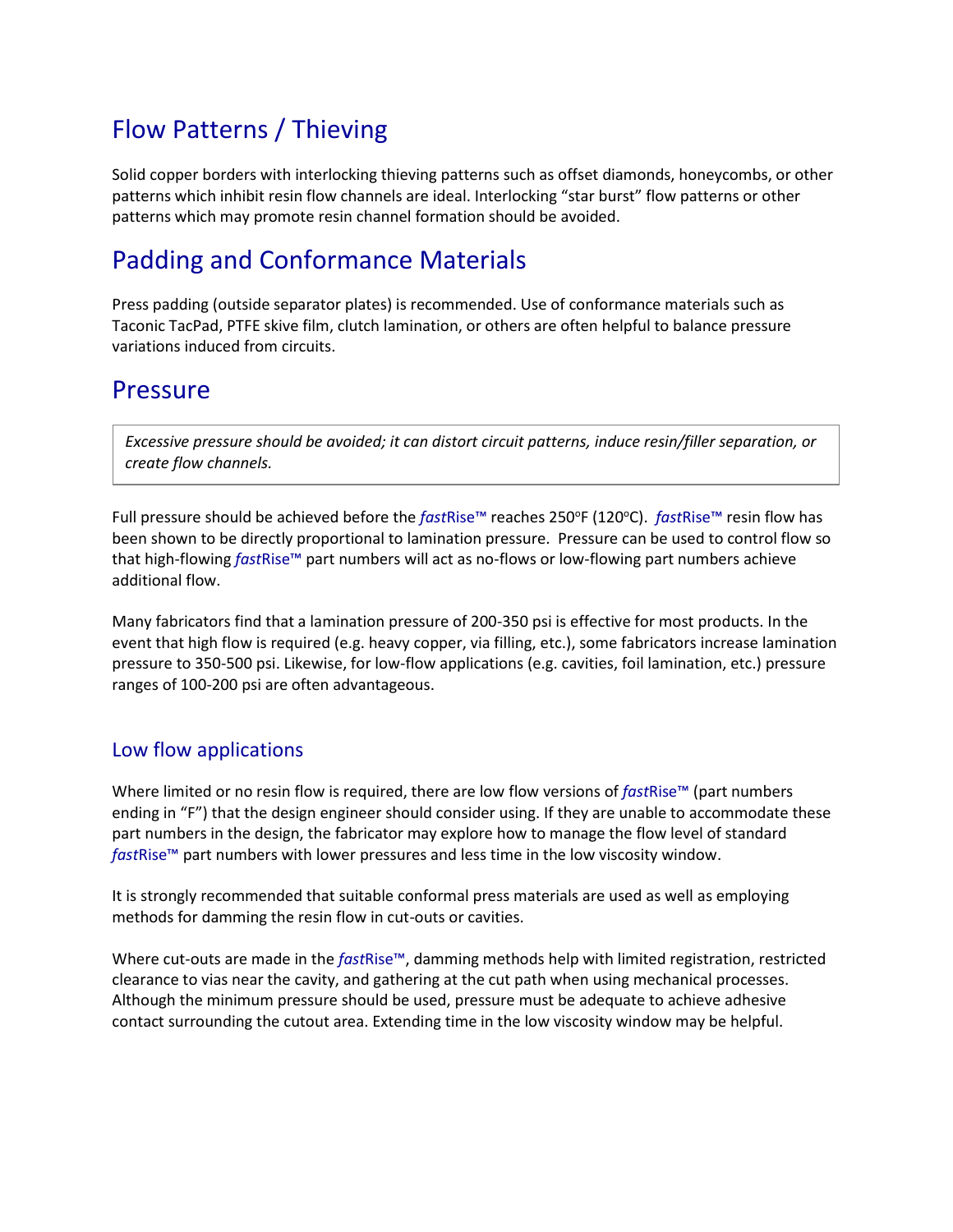## **Temperature**

### Resin Flow Window / Critical Range

*fast*Rise™ resin gels and melts between 175°F - 300°F (80°C – 150°C) and reaches its lowest viscosity between 215°F – 260°F (100°C – 125°C). Extending the time in which the resin is at its lowest viscosity can improve flow and is advantageous in hard to fill applications (e.g. heavy copper, embedded component cavities, via filling, etc.). Lengthening the time in this low viscosity window is accomplished by reducing the heating rate or by adding a dwell of up to 1 hour at 260°F (125°C).

### Heating Rate

A cold start of the press is desirable. Typical *fast*Rise™ heating rates are 3°F/min – 8°F/min (2°C/min –  $4^{\circ}$ C/min) and rates of  $3^{\circ}$ F/min –  $10^{\circ}$ F/min (2 $^{\circ}$ C/min – 5 $^{\circ}$ C/min) have been successful. In difficult to fill applications such as heavy copper (>1oz), via filling, etc. or in high layer count boards, a slow heating rate should be used. It is strongly recommended that low heating rates be used if the process is to accommodate tight registration requirements or high layer counts. Data has shown that lower heating rates (i.e. 3°F/min) can provide substantial improvements in registration repeatability.

#### Curing

Curing begins at 395°F (200°C). *fast*Rise™ curing processes are usually designed to hold the bondline at or above 420°F (215°C) for a minimum of 1 hour. Cure temperatures of up to 450°F (230°C) can be used, while lower temperatures of 395°F (200°C) have been successful in hybrid lamination cycles.

Taconic has observed that higher lamination temperatures combined with a 2 hour dwell can lower Zaxis CTE values by more than 30%. High-reliability applications often use a 2 hour cure at the elevated temperatures. The reduction in Z axis CTE is related to the resin content of the *fast*Rise™ part number and will vary by *fast*Rise™ part number.

Elevated curing temperatures have also been shown to marginally improve peel strengths. For this reason, it is strongly recommended that foil laminations use a cure temperature of at least 450°F (230°C).

Hybrid laminations have successfully been accomplished by curing at 395°F (200°C) for 3 hours. Taconic advises caution as this is the minimum possible cure temperature and adhesion may be reduced.

### Cooling

A slow cool is necessary to avoid any issues associated with delamination. The hot press should be cooled below 200°F (90°C) before transferring to a cold press.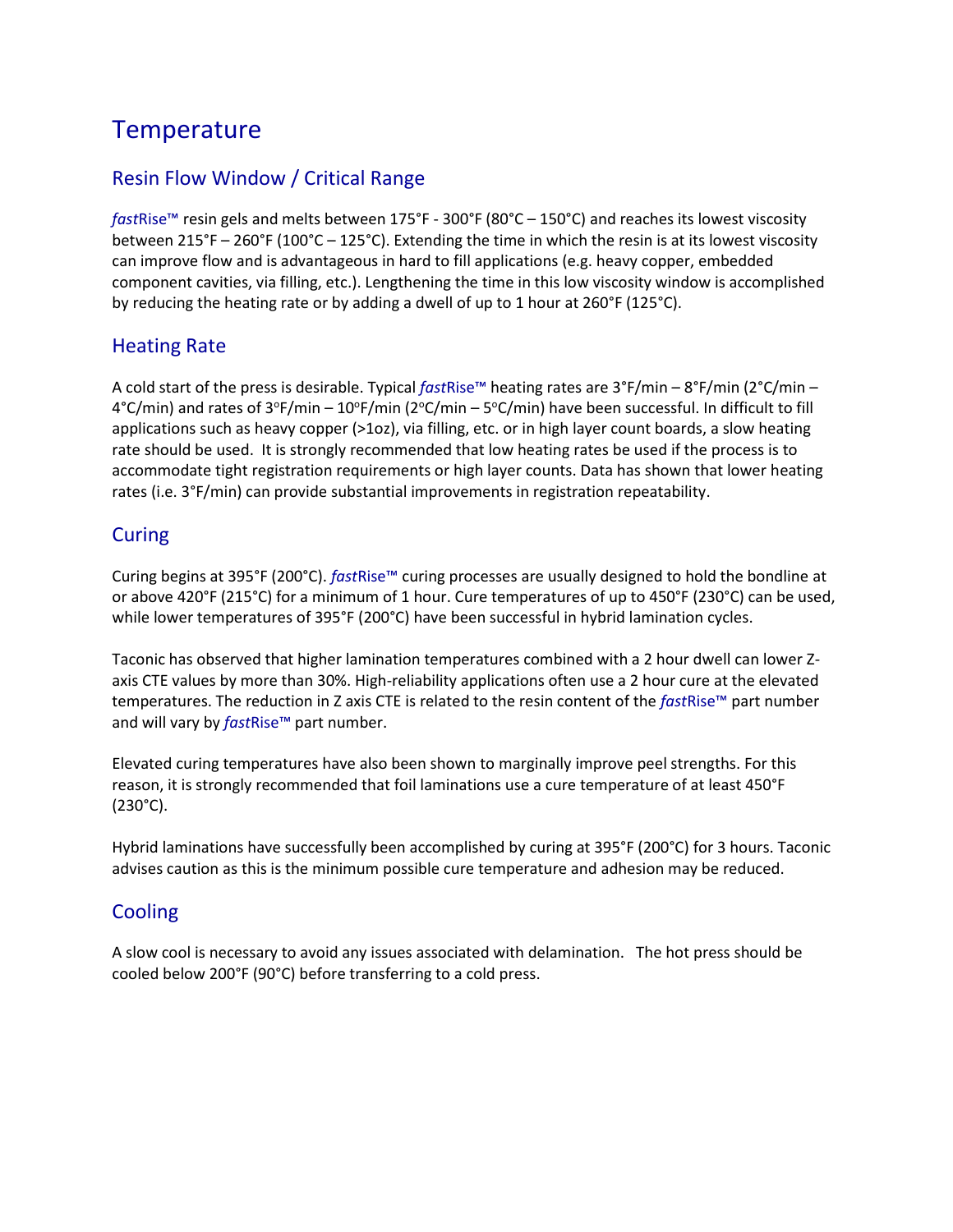## Foil Lamination

### fastRise™ Selection

FR-27-0040-43F and FR-25-0021-45F were specifically designed for foil laminations and tend to provide superior surface quality and aesthetics. FR-27-0040-43F is preferred due to the increased chances of drill smear with FR-25-0021-45F. Other *fast*Rise™ part numbers will also work with foil lamination; however additional process development may be required. Lower flowing part numbers typically yield better results.

#### Recommended Foils

TWS or TW foils from Circuit Foils is ideal. Other copper foils with sufficient dendrite tooth structure may also be acceptable.

#### Pressure

Foil lamination requires minimal pressure. 100-200 PSI should be adequate and higher pressures may be used to fill copper that is plated to 1-2 oz. The low flow part numbers can withstand normal pressure ranges up to 400 psi without developing flow channels. If the surface appearance shows signs of excessive flow or flow channels, the pressure should be reduced. Pressure has a little to no impact on peel strength. Cure temperature is much more effective at improving bond strengths.

### **Temperature**

Slower heating rates are recommended for foil laminations and an added 60-minute dwell at 260°F (125°C) may also be advantageous to allow the resin to flow uniformly without flow channels. When heating from 225°F (110°C) to 450°F (230°C), much lower heating rates of 3°F/min – 5°F/min should be used. A cure temperature of 450°F (230°C) for a minimum of 1 hour should be used for foil laminations. Peel strengths increase with elevated cure temperatures and extended cure times. Cooling rates should not exceed 6°F/min (3°C/min) until bondline is less than 200°F (90°C).

### Foil Lamination Surface Quality

Excessive resin flow can cause flow channels which may be visible on the foil surface after lamination.

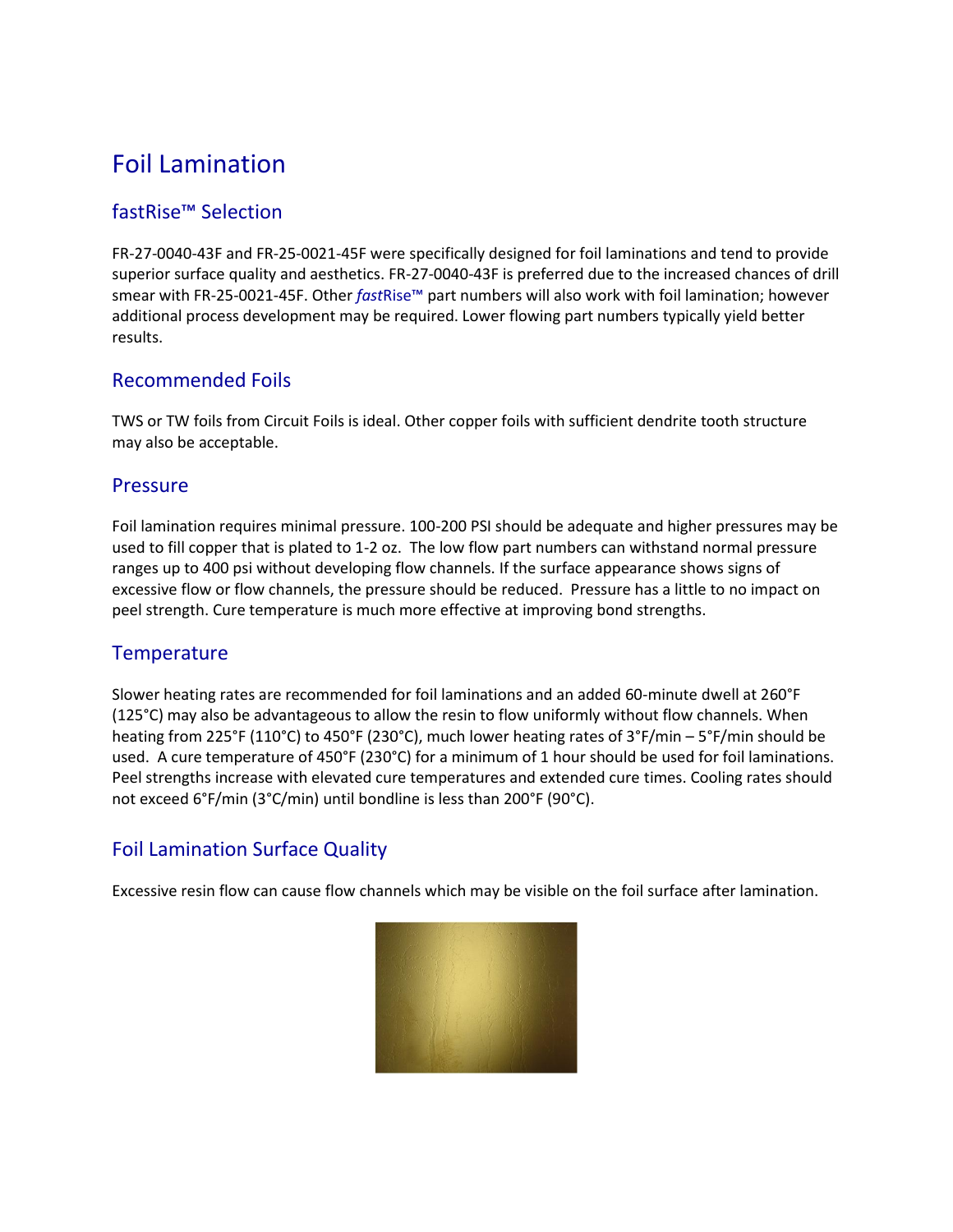If the adhesion is good in some areas but delamination is found in other areas, it is likely the result of thermal shear stresses and there are several steps which can be taken. Cooling should never be done by transferring the laminates from a hot press to a cold press. Cooling rates of 2°F/min – 4°F/min or lower are ideal. An aluminum sheet and/or conformal padding (e.g. Taconic TacPad, skive PTFE, PacoPlus, etc.) placed between the panel and the steel plate will help reduce transferred shear stress. Press padding, such as PacoPad will also help.

Several fabricators have found clutch laminations helpful in which a layer of higher flowing prepreg (e.g. FR-4, acrylic, polyimide) is placed between release sheets (e.g. PTFE film, foil release, PVDF film) that are then placed against the part during lamination. The higher flowing prepreg will flow providing hydrostatic pressure as well as offsetting thermal stresses.

## Additional Notes

### Poor Pressure Distribution

Constructions containing very low pressure areas with stacked regions of little or no copper between layers (e.g. coupons, ground clearances, fiducials, etc.) may require special considerations to achieve ideal bonding. Resin from the higher flowing *fast*Rise™ part numbers combined with higher pressures will fill the low pressure areas to balance the pressure. Although the low flow *fast*Rise™ may be capable, caution is advised to ensure that adequate resin flow and resin volume are present to avoid poor adhesion and resin starvation. Copper distribution should be as balanced as possible especially with thicker or plated circuits.

### Multiple Ply Constructions

Resin flow can increase dramatically if multiple plies of *fast*Rise™ are used against each other. If highflow is not desired, pressure should be reduced by approximately 25%-50% to prevent excess resin flow, resin separation, or formation of flow channels.

### Encapsulating the conductor pattern

Although *fast*Rise™ film is not porous, it is flexible and will conform to circuit patterns. The film can have an elongation of 30-300% and will fill circuit patterns as long as there is sufficient resin to flow within the areas.

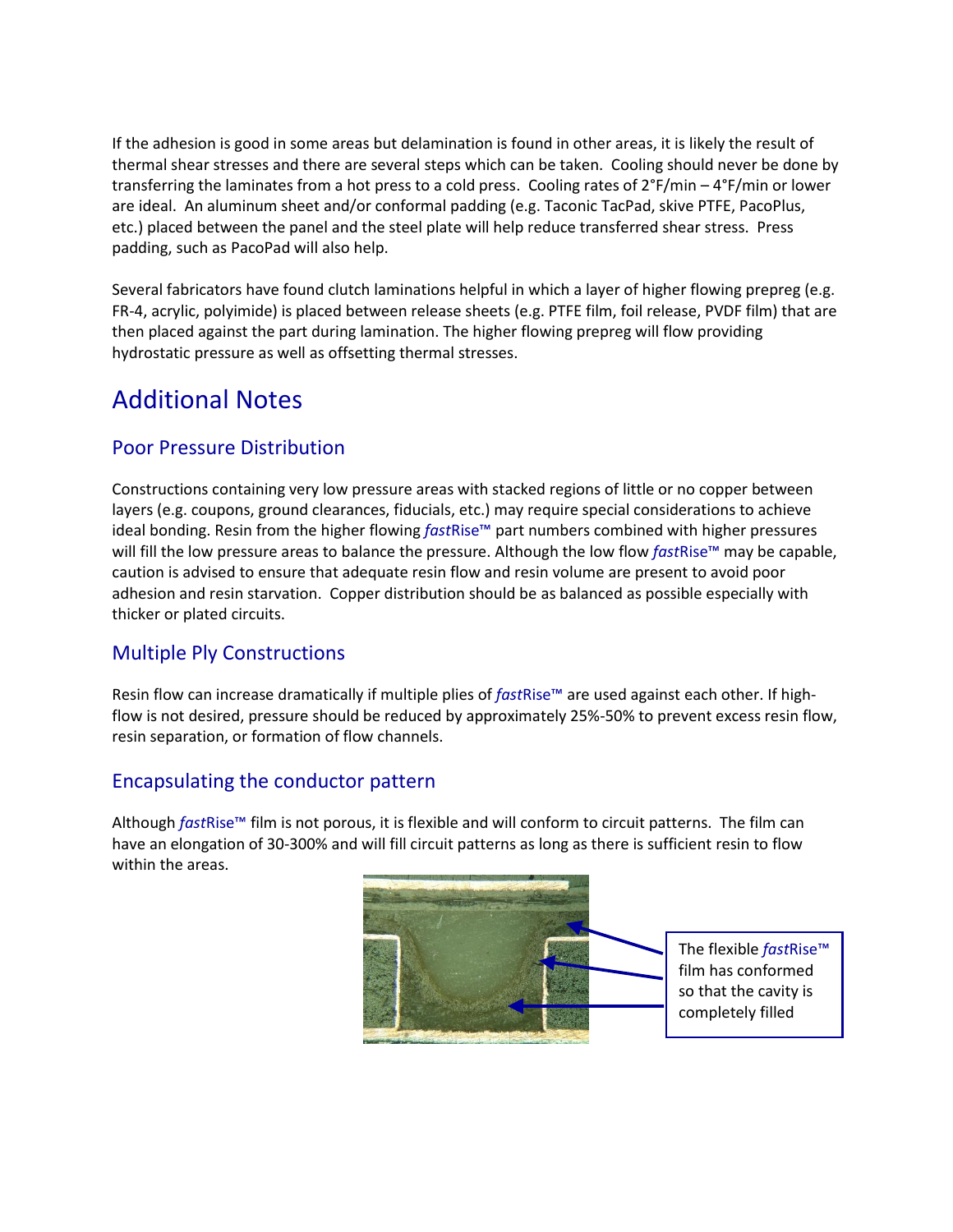# DRILLING

### Quick Start

*The following chart is provided as a general conservative starting point for drill process development. The later sections provide substantially more detail allowing the process to be optimized for differing applications.*

*Please contact Technical Service for a Drill Table Creator file to calculate specific process parameters.*

|                                         | <b>Imperial units</b>                                                           | <b>SI units</b>       |  |  |  |  |  |
|-----------------------------------------|---------------------------------------------------------------------------------|-----------------------|--|--|--|--|--|
| <b>Entry Material</b>                   | Aluminum and Phenolic                                                           | Aluminum and Phenolic |  |  |  |  |  |
|                                         | $(0.024"$ preferred)                                                            | (0.60mm preferred)    |  |  |  |  |  |
| <b>Backer Material</b>                  | Rigid Phenolic, Slickback, or comparable                                        |                       |  |  |  |  |  |
| <b>Cutting Speed</b><br>(surface speed) | 100 SFM                                                                         | 30.5 MPM              |  |  |  |  |  |
| <b>Chip Load</b>                        | 0.0010 in                                                                       | $25.4 \mu m$          |  |  |  |  |  |
| <b>Dwell</b>                            | $0-1000$ ms                                                                     |                       |  |  |  |  |  |
|                                         | (increase dwell time as speed and chip load deviate from above recommendations) |                       |  |  |  |  |  |
| <b>Hit Count</b>                        | 50-300                                                                          |                       |  |  |  |  |  |

### Drill Bits

Standard 130°-point geometry, 32° - 45° helix angle PCB carbide drills work well with TSM-DS3 laminates. Stack height should not exceed 2/3 the flute length of the smallest diameter drill being used.

Sharp drill bits are critical to any PTFE drilling; new drill bits should always be used. Undercut drill bits are recommended, but past studies have shown that some drill bit brands may obtain better results using their standard drill bits.

| <b>Vendor</b> | Model                 | <b>Helix Angle</b> | <b>Style</b> | <b>Nodules/hole</b> |
|---------------|-----------------------|--------------------|--------------|---------------------|
|               |                       |                    |              |                     |
| Union         | NEU L026, 0.25x4.5    | 40                 | UC           | 0.54                |
| Union         | MD35 A3815, 0.25x5/#8 | 35                 | Straight     | 0.72                |
| Kemmer        | SH381010021021R       | 38                 | Straight     | 0.67                |
| Kemmer        | E34000250-C45040      | 38                 | UC           | 0.72                |
| Kyocera/Tycom | 460.0098.177          | 38                 | UC           | 0.98                |
| Kyocera/Tycom | 560.0098.177          | 38                 | Straight     | 0.12                |
| <b>HPTec</b>  | 8 212 0250            | 40                 | <b>UC</b>    | 0.48                |
| <b>HPTec</b>  | 212, 157mil flute     | 45                 | UC           | 0.25                |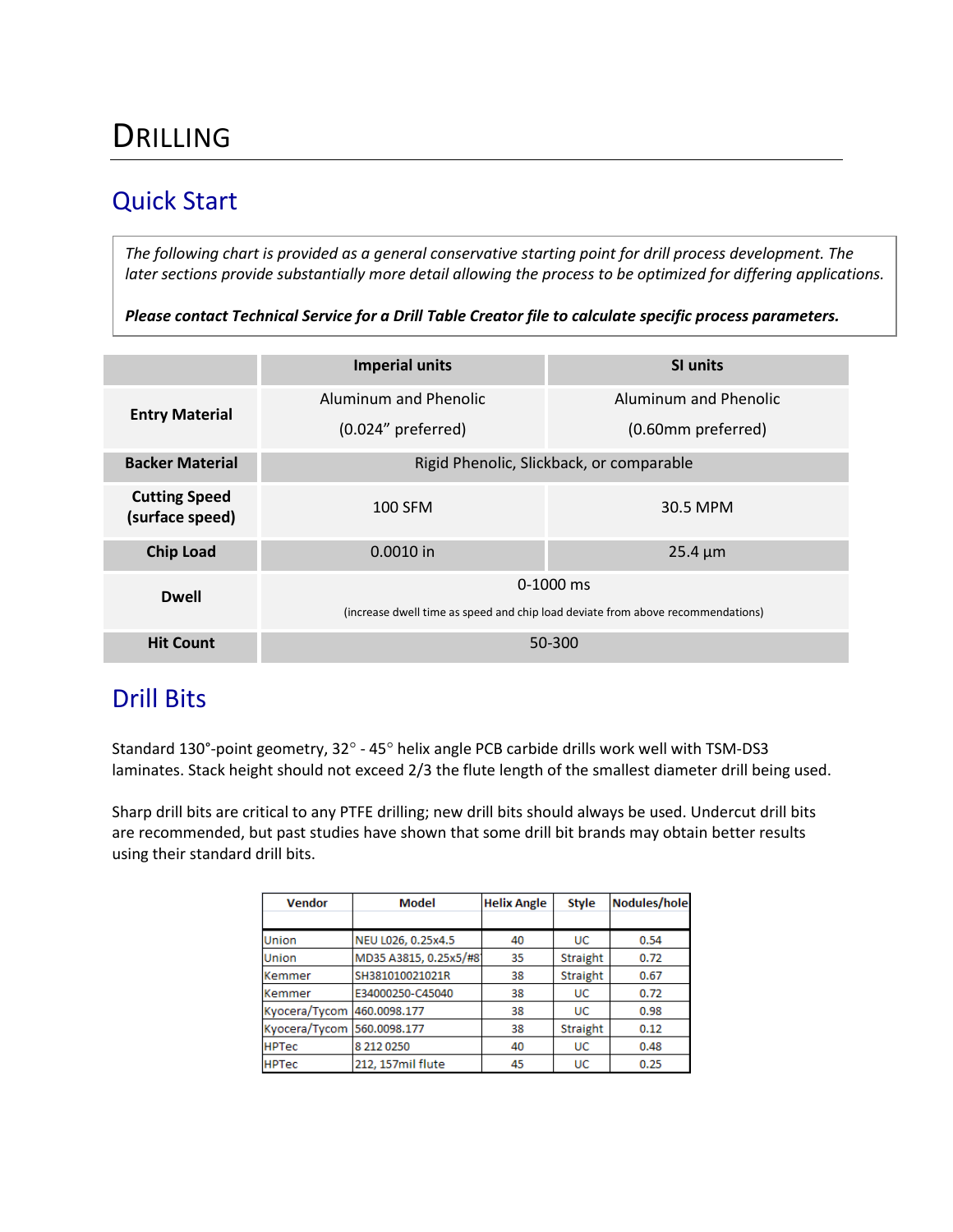## Chip Load

A nominal chip load of 0.001" (25 µm) is a recommended starting point for all tool sizes. Some fabricators find their combination of machines and tools allow for optimal chip loads as high as 0.002" (50  $\mu$ m). For bit sizes under 0.010", decreasing the chip load incrementally from 0.001" (25  $\mu$ m) has been found to offer some quality improvements. Fabricators should experiment within this range of chip loads until an optimal balance can be found between clean cut hole walls and drill smear.

If drill smear is visible and bits are sharp, reduce chip load until it is eliminated.

## Cutting Speed

Drill speeds of 100 SFM (30 m/min) are recommended. Slower speeds offer the greatest hole-quality improvements; they allow generated heat to dissipate before smearing PTFE. In certain stack ups, drill speed can be increased to 150-200 SFM (45-60 m/min) to improve productivity without sacrificing quality but added dwell times may become more important.

If drill smear is visible and bits are sharp, reduce cutting speed until it is eliminated.

### Dwell Time

Lower surface speeds will reduce or eliminate the need for dwell. If ideal cutting speeds cannot be obtained, a 250ms dwell is recommended for initial process setup in order to cool the drill bit between holes and prevent softening of the PTFE that will later smear across interconnects. Past Taconic studies have shown that hole-wall quality may improve as dwell times are increased to as much as 1000ms.

## Peck Drilling

Peck drilling should be avoided where possible; it has been shown to increase drill bit wear as well as increase process time. Peck drilling may be required in some situations (e.g. bird nesting, hole plugging, chip extraction on thick panels, breaking thin drill bits, etc.). Peck drilling with a full withdrawal of the drill bit after each peck will reduce heat buildup and debris accrual. A general rule of thumb for peck depth is 20 to 30 mils per peck and should be optimized at the board shop.

If traditional peck drilling is not used, hole-wall quality may be improved with the use of a "clean" peck where the peck depth is set to equal that of the Phenolic entry. In this, the entry material will effectively clean the drill bit, retract to clear Phenolic debris and cool, and then reenter to drill the hole.

If tool breakage is an issue for small diameter, high aspect ratio holes, peck drilling may be inevitable. However, for 0.020" holes with an aspect ratio of roughly 12:1 or less, it is not clear that peck drilling is required. Some drill studies suggest that peck drilling will leave a small circular ring where the drill bits stop in the hole.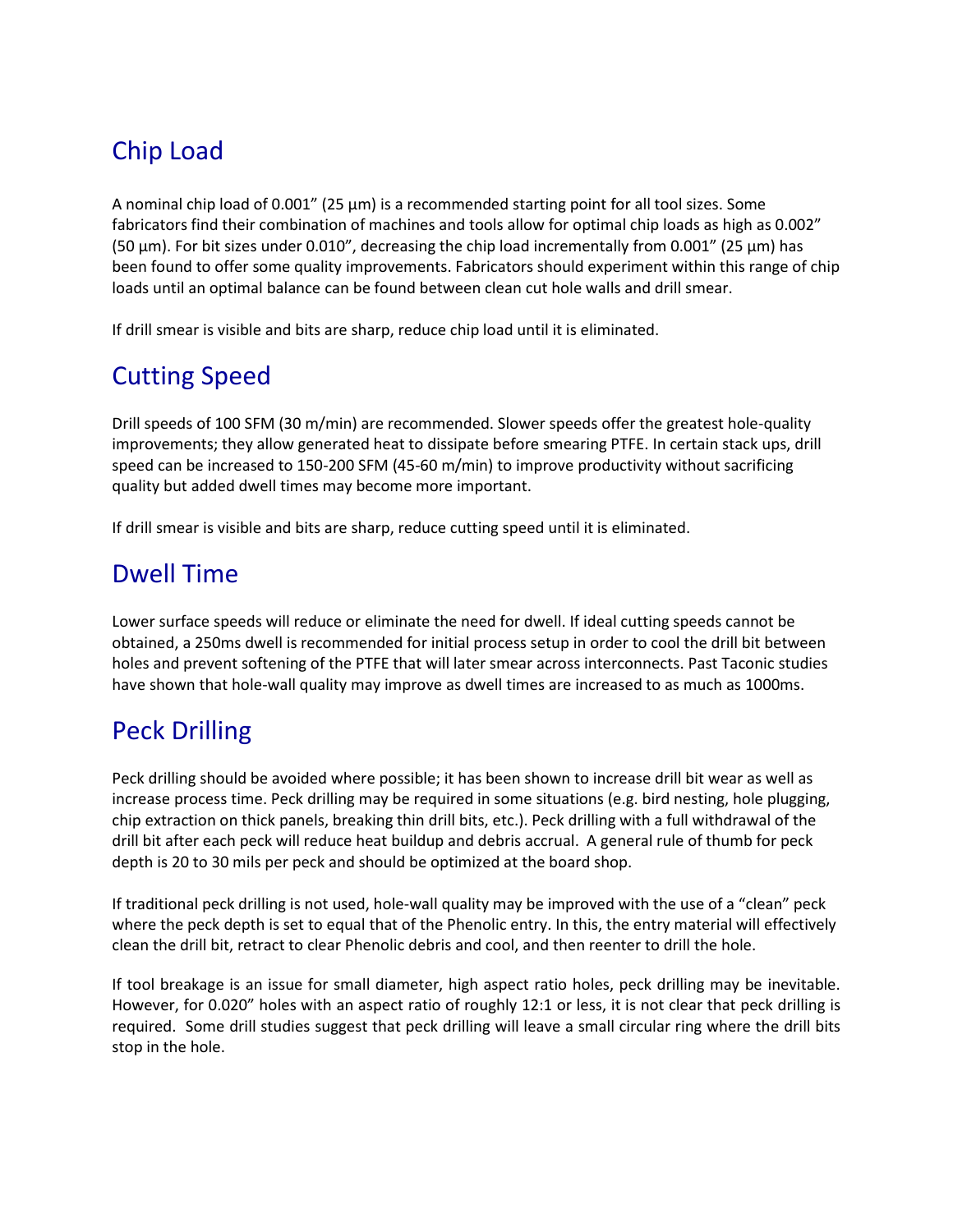### Hit Count

Taconic recommends using new drills for the best hole quality. Hole wall quality will be directly related to drill bit hit count. TSM-DS3 laminates have a very high loading of ceramic particles. A conservative hit count is 150 hits/bit. 200-300 hits/bit can be used for less critical application. 50-100 hits/bit might be necessary if drill smear is a problem.

Due to the ceramics used in TSM-DS3, close attention must be paid to drill bit wear. Minimize hit counts as necessary to maintain hole wall quality.

For very demanding hole wall specifications it might be necessary to drill the holes, pass the PCB through an electroless treatment or flash plating treatment to essentially make the debris in the hole rigid, then re-drill to snap the debris from the side of the hole wall. Another strategy for critical hole wall quality is to slightly under drill (using undersized diameter drill bit) the hole, thereby removing most of the bulk material from the hole, flash plate the hole, and then re-drill it with the proper size bit. If undersized drilling is used, flash plating between drill sizes may not be necessary.

## Entry / Backer Materials

Standard phenolic (0.024" thickness) and aluminum (0.007"- 0.015") entry material is recommended. Thicker phenolic (0.048" +) may be necessary on panels thicker than 0.200". A phenolic backup board (from 0.040" to 0.125" thickness) such as LCOA Spectrum Gold is recommended to reduce bottom-side burring and drill smear. Recent data suggest the harder STARboard material will better clean the bits and prevent drill smear if other changes to drill parameters are not effective. **It is critical to fully plunge the drill bit into the phenolic backup to clean off debris before retracting the bit through the PCB and potentially re-depositing it on the hole wall.** The addition of lubricated backups, such as Slickback, are optional but do provide some marginal effectiveness at reducing heat buildup on the drill bit, which ultimately leads to drill smear.

Aluminum and phenolic serve to abrade Teflon debris off the bit. Optimizing the amount of phenolic to clean the drill tool between hits prevents bird nesting and smear and is a necessary factor in high quality TSM-DS3 drilled holes. Do not worry about phenolic causing excessive drill wear. Although the process window is wider for drilling double sided PCBs vs. multilayer PCBs, one should follow the same strategies and tactics that one would use to fabricate a multilayer based on TSM-DS3 cores.

The pressure of the drill foot should be a minimum of 40 psi and should be increased if topside burring is excessive.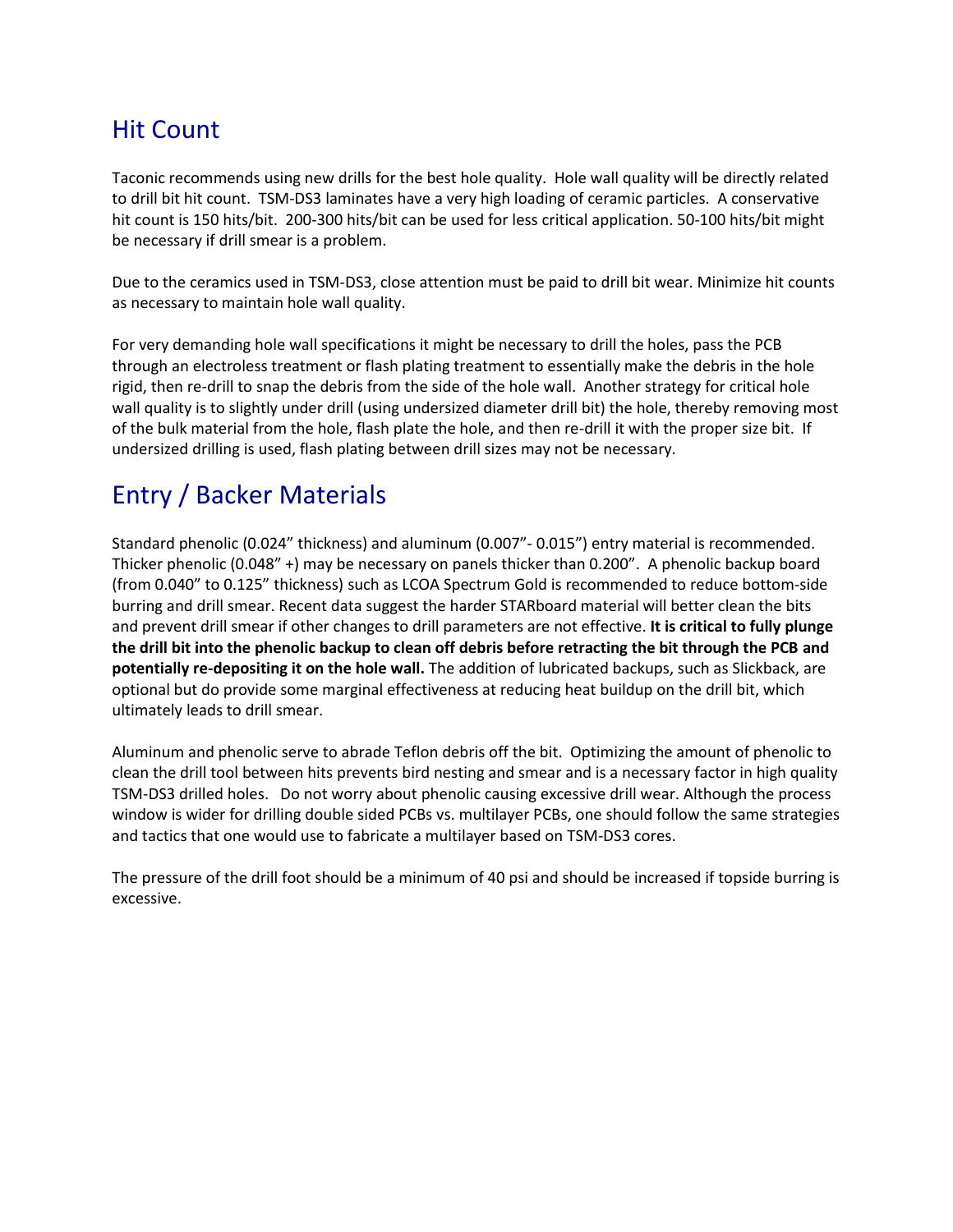## Laser Drilling / MicroVias

### *TSM-DS3 Laminates*

TSM-DS3 laminates are ideally laser drilled with a dual source laser (UV/CO2). It is possible to use a UV laser only at the potential expense of hole wall quality and reliability. Because of the high ceramic loading, most of the material removal is completed with the UV laser and the CO2 laser serves to remove any potential remaining PTFE from the microvia hole walls and the capture pad. The high ceramic loading also limits the manufacturability of microvias to a 0.005" thick laminate. Creating a microvia in a 0.010" thick laminate will require either a 2-step laser program, or a mechanical controlled depth drill (to remove the bulk of the material) followed by a laser drill to complete the microvia. Shown below is a 0.010" diameter laser via drilled through a 0.005" thick TSM-DS3 core and a 0.005" thick *fast*Rise™ prepreg.



### *fastRise™*

The lasing of the *fast*Rise™ part numbers will vary between the different part numbers; please consult

the *fast*Rise™ datasheet for details regarding the ideal part numbers. Standard *fast*Rise™ part numbers and those ending in "S" typically yield improved hole-wall quality. Shown below is a laser via through the FR-28-0040-50 part number.



*Photo by Hughes Circuits*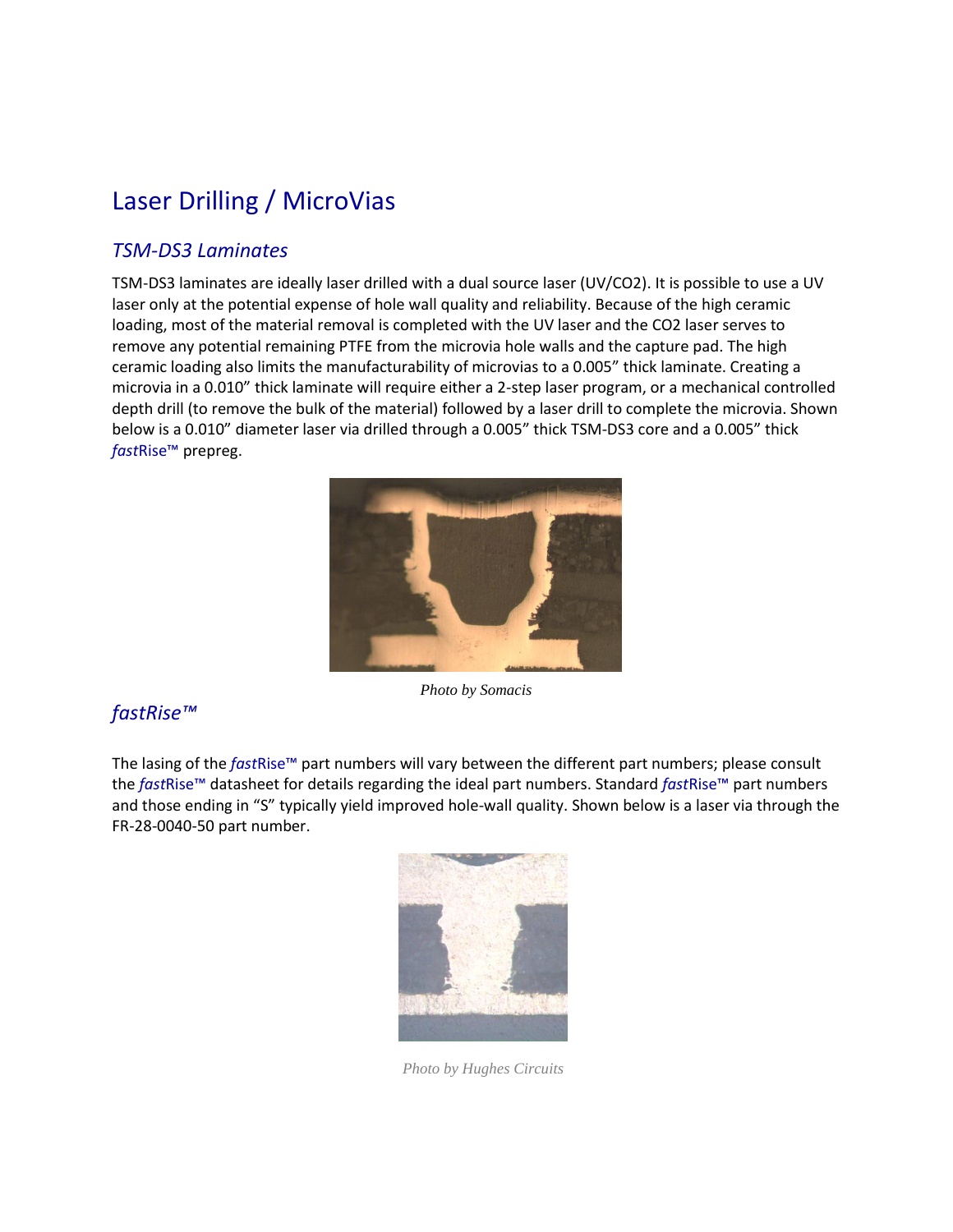# HOLE WALL PREPARATION

TSM-DS3 laminates require a PTFE activation cycle. If TSM-DS3 is combined with *fast*Rise™ in a multilayer PCB, the panels will benefit from a desmear/etchback process performed prior to the PTFE activation as directed below.

### Desmear

#### Plasma

If panels have been exposed to moisture, bake the boards at  $220^{\circ}$ F -  $250^{\circ}$ F (105 $^{\circ}$ C - 120 $^{\circ}$ C) for 1 hour. Standard FR-4 desmear processes (CF4/O2) should then be used. **The CF<sup>4</sup> desmear plasma time is typically half that of standard FR-4 times because the** *fastRise™* **resin system tends to etch back very quickly.**

#### Permanganate

A permanganate desmear IS NOT RECOMMENDED if the process contains glass etch chemistry. This is due to the high ceramic content of the *fast*Rise™ resin system and will result in excessive etch back. If glass etch chemistries must be used due to other materials in the stack up, consult with your Taconic technical service representative for specific process recommendations.

Standard permanganate and glass etch baths as a part of the electroless copper process are OK. However, note that this alone will not sufficiently desmear the *fast*Rise™ resin. A plasma process as described above is required for good hole wall quality.

### PTFE Activation

#### Plasma

If panels have been exposed to moisture, pre-bake the boards at 220°F - 250°F (105°C - 120°C) for 1 hour*.* Plasma treat the PTFE resin using 70%/30% Hydrogen/Nitrogen gas mixture. 100% Helium may also suffice. Power settings for the RF-signal generator are typically 60-75% of full rated power for 30- 60 minutes. Thick panels or high-aspect ratio holes may require extended plasma cycle times. Thick panels may also benefit from an additional 30 minute  $O<sub>2</sub>$  plasma process prior to the PTFE activation plasma. Experience has shown that gases such as Helium and  $CF_4$  are not as effective as Hydrogen as evidenced by sporadic plating voids and higher contact angles. The advantage of plasma etching is that it is a relatively safe procedure. Disadvantages include relatively long cycle times (35 to 60 minutes) and short shelf life of the effect  $(4 - 24$  hours).

### Sodium Etch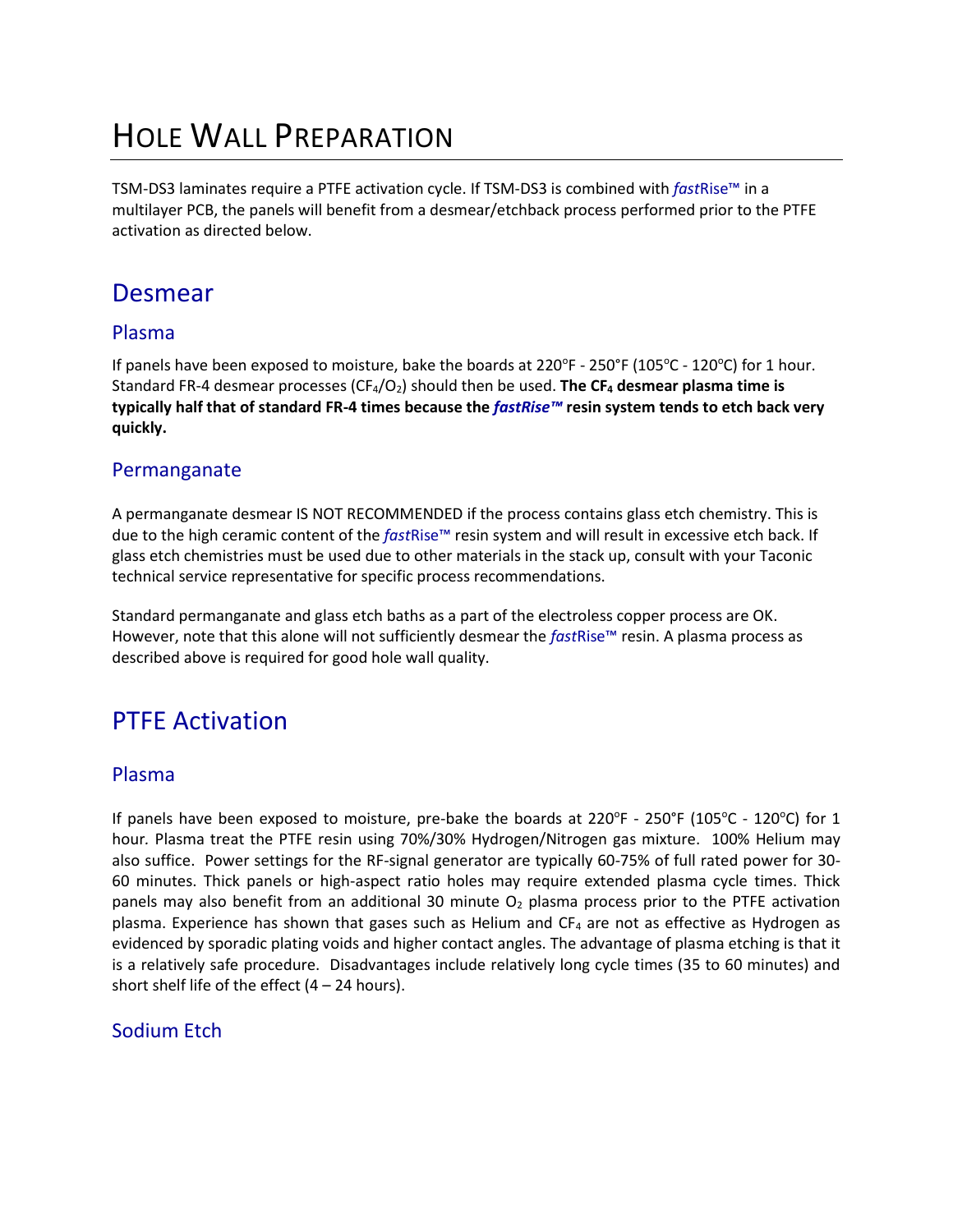Sodium Etches (e.g. Fluoroetch) work well with both *fast*Rise™ and TSM-DS3 laminates. Follow the manufacturer's recommended treatment process. Subsequently, bake for 1 hour at 250° F (120°C) prior to plating to remove moisture that may have been absorbed during the sodium treatment process. The advantages of sodium etching include long shelf life of the hole wall treatment, fast treatment time, and complete coverage. The primary disadvantage of sodium etchant is the volatility of the chemical.

Chlorine can have adverse effects on the sodium treatment. Do not subject exposed sodium etch treated holes to heavily concentrated chlorine-based chemical processes.

### Process Example

| Power          | Pressure | Gases                           | Gas   | Flow   | Pnl Temp | <b>Time</b>   | <b>Function</b>                               |
|----------------|----------|---------------------------------|-------|--------|----------|---------------|-----------------------------------------------|
| (kW)           | (mT)     |                                 |       | Ratios | (s/m)    | $(^{\circ}C)$ | (minutes)                                     |
| 4.5            | 250      | O <sub>2</sub> /N <sub>2</sub>  | 90/10 | 2.5    | 90       | A/R           | <b>Heating</b>                                |
| $\overline{4}$ | 250      | CF <sub>4</sub> /O <sub>2</sub> | 10/90 | 2.5    | 99       | 10            | Thermoset etch-back                           |
| 4              | 250      | O <sub>2</sub>                  | 100   | 2.5    | 99       | 5             | Removes fluorine and cleans<br>the glass      |
| 4.2            | 250      | $H_2/N_2$                       | 70/30 | 2.5    | 99       | 30            | Activates PTFE, Alternative is<br>100% He gas |

The following table is offered by March Plasma as a basic starting point recipe:

**Note:** Regardless of which method of hole wall treatment is used, desmearing of the thermoset resin should be done prior to treatment of the PTFE resin.

# PLATING

After the hole wall has been properly prepared, TSM-DS3 with *fast*Rise™ will accept either electroless copper or direct metallization plating. The electrolytic plating process is the same for PTFE or epoxy based materials. Typical plating consists of  $1 - 1.5$  mils (25 $\mu$ m - 35 $\mu$ m) of copper plate in the holes and/or on the surface.

For high-aspect ratios or other difficult to plate applications, a second pass through the electroless process may be required to ensure proper hole-wall coverage. It may also be beneficial to run a short duration of electrolyzed copper, rinse, etc., then restart the electrolyzed copper from the beginning to expose the hole wall to fresh chemistry.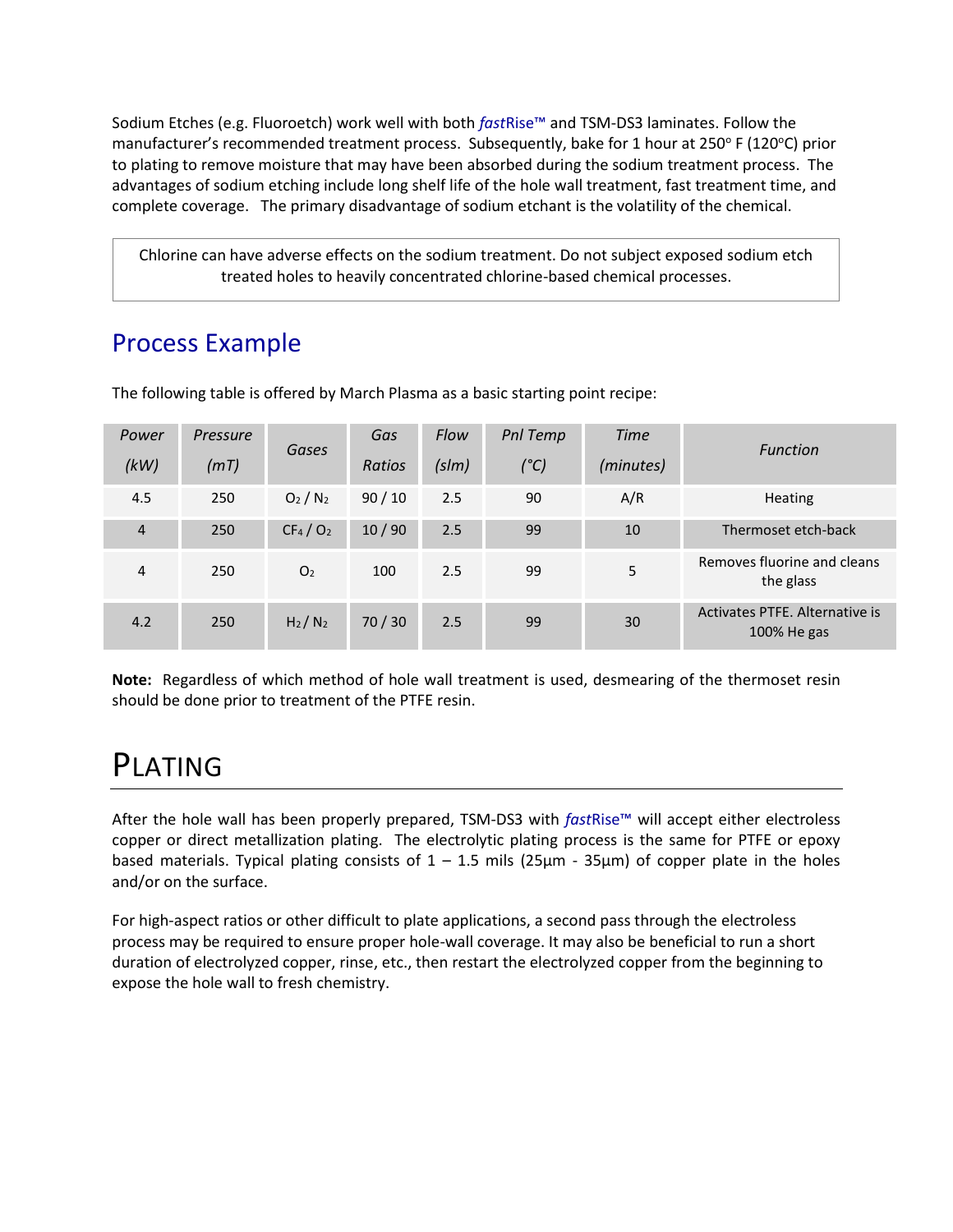# IMAGE, DEVELOP, ETCH, STRIP

Prepare the copper surface, apply dry film, and image and develop using a standard process. The copper surface preparation should consist of microetching the copper. Mechanical scrubbing (e.g. pumice scrub) is not recommended for TSM-DS3 as the abrasion of the etched PTFE surface removes the left over surface topography required for good adhesion to photoresists. It may also cause distortion and registration issues if performed on inner layers or thin core subassemblies.

The etching process is the same as for a standard printed circuit board. Machine settings should be appropriate for the copper thickness of the multilayer/inner layers. Strip the photoresist using a standard process.

# SOLDER MASK

### **Overview**

With the advantages of liquid photo imageable (LPI) soldermasks being their ease of use and resolution capability, they often do not have the same adhesion characteristics as the previous pure epoxy systems. This fact must be taken into account when applying LPI's to PTFE laminates.

The mechanism for adhesion of soldermask (or prepreg or bonding film) to the PTFE laminate surface is the condition of the PTFE surface prior to application. By nature, PTFE is a very low surface energy fluoropolymer and thus it has excellent non-stick properties, which make it highly popular in lubrication and release applications. However, the adhesion of the base copper cladding is achieved by lamination of the relatively rough treated copper surface to the PTFE material under high heat and pressure. This process is able to produce an excellent mechanical bond between the PTFE resin and the rough dendritic surface of the copper. It is the negative impression of the rough copper treatment that remains in the PTFE after etching the copper to form the circuitry pattern, which provides adequate surface area for mechanical bonding of the soldermask to the PTFE surface. Therefore it is important to eliminate traditional scrubbing techniques which may disturb or destroy this rough surface.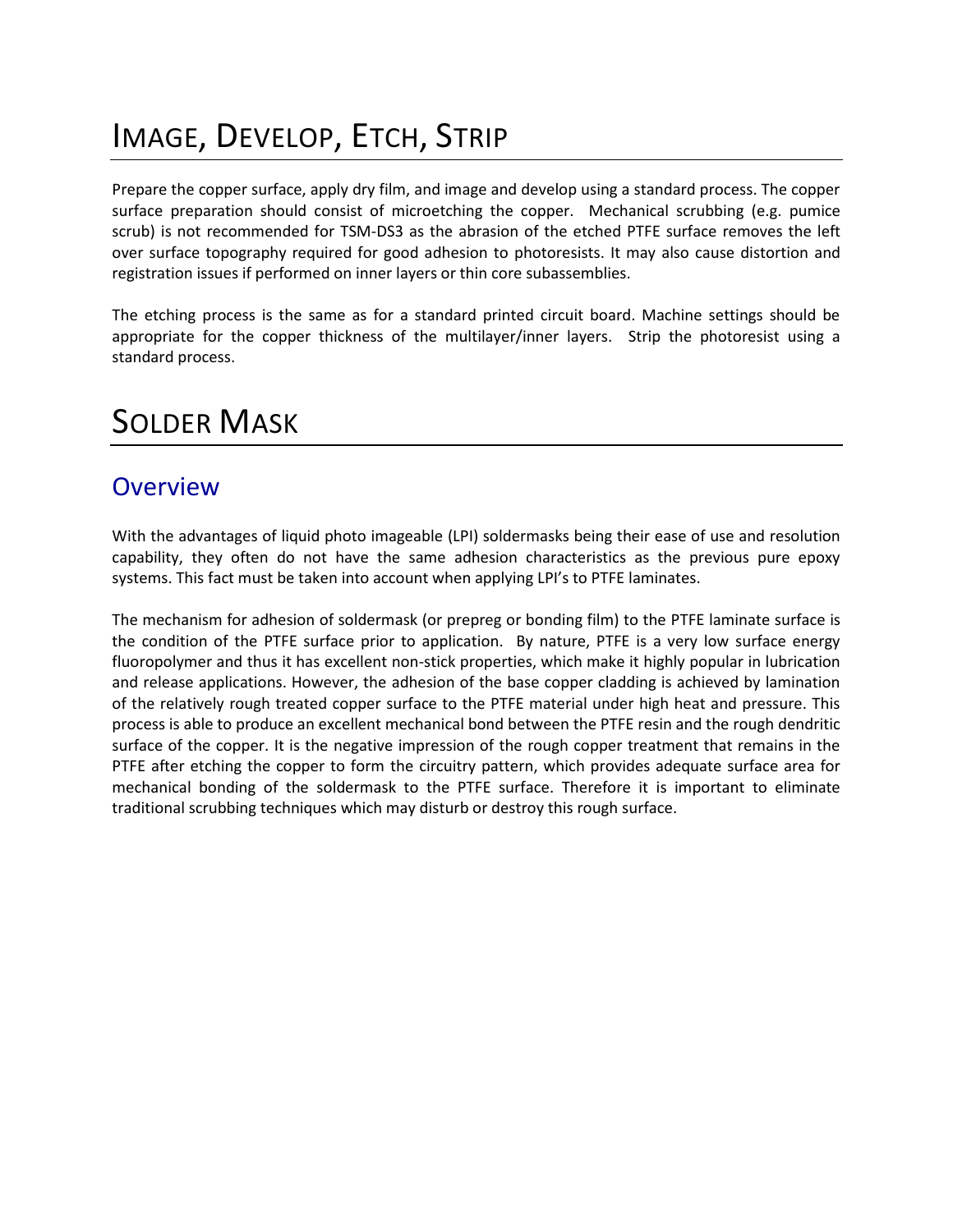

With the need to replace the process a substitute process has been used which has several added benefits. Chemical cleaning of the copper surface offers the advantage of reduced mechanical stress on the material. This becomes critically important when dealing with thin laminates (<0.010" or 0.25 mm) and/or critical dimensional tolerances in soldermask or second stage drilling or routing. The removal of the scrubbing application also eliminates pits and dents which may be caused by high pressure contact with the steel or ceramic coated steel pinch rollers typically used in scrubbing machines to prevent panel movement during rotary scrubbing.

In rare cases where adhesion is poor, a plasma treatment may be used to activate the exposed PTFE surface.

### Pattern Plated Copper

- 1. Etch panels as normal to define circuitry pattern.
- 2. Allow plated metal etch resist (tin or tin/lead) to remain on panel through post etch inspection processes to prevent copper surface contamination, staining or oxidation prior to soldermask application.
- 3. Set up soldermask application process, prior to stripping or removing the metallic etch resist. **Note:** For double sided soldermask application, set up solder mask process to apply soldermask to the side of the panel with the largest copper area to be covered (i.e. if the ground plane is to be completely covered with soldermask then this would be the first side coated).
- 4. Strip tin or tin/lead from copper surfaces. The copper surfaces should be bright and stain free following tin or tin/lead strip.
- 5. Chemically clean and roughen the copper surfaces using an acid or alkaline cleaner followed by a micro-etch process which removes 30-60 µin of copper. This should provide adequate surface area for adhesion of soldermask to copper surfaces.
- 6. Dry panels thoroughly. If you do not have an adequate horizontal dryer, then an oven bake is recommended at 150-170° F [65-75°C] for 15-20 minutes. Note: Drying process should not cause oxidation of copper surfaces. If oxidation occurs, reduce drying time.
- 7. Allow panels to cool just enough so that they may be handled (approximately 5 minutes) and immediately apply soldermask.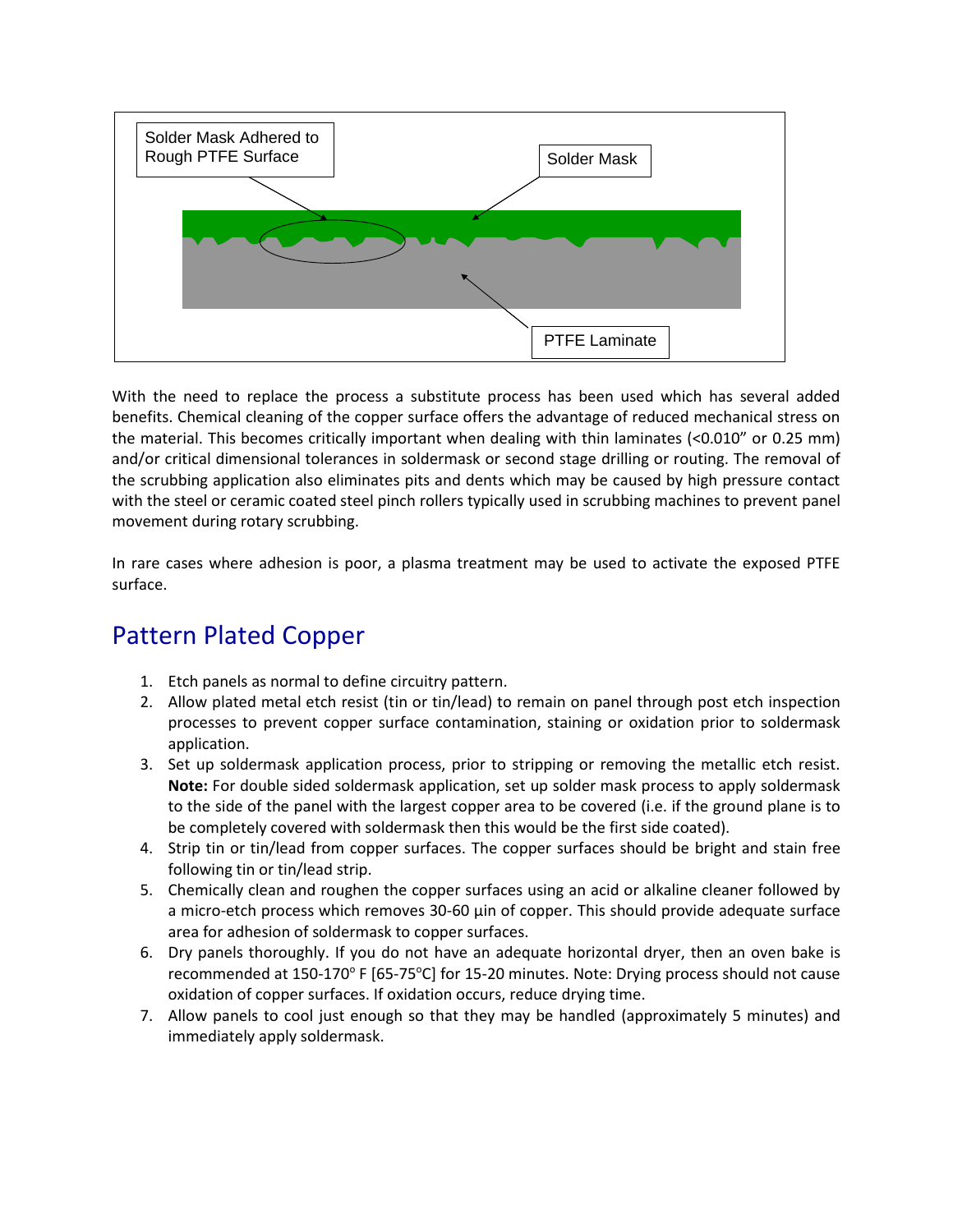- 8. Tack dry (LPI) or bake and cure (silk screened epoxy) soldermask per manufacturer's recommendation.
- 9. Continue processing per manufacturer's recommendation for LPI soldermasks (image, develop and cure).
- 10. For second side, repeat processes beginning with # 5.

# Panel Plated Copper

- 1. Etch panels as normal to define circuitry pattern.
- 2. Strip dry film resist from panels and rinse and dry thoroughly to prevent copper surface oxidation.
- 3. Using clean white cotton gloves, perform post etch inspection immediately following dry film removal. Move panels to soldermask process directly after inspection.
- 4. Set up soldermask application process while post etch inspection is taking place to minimize hold time between etch, strip and soldermask application. **Note:** For double sided soldermask applications, setup soldermask process to apply soldermask to the side of the panel with the largest copper area to be covered (i.e. if the ground plane is to be completely covered with soldermask then this would be the first side coated).
- 5. Chemically clean and roughen the copper surfaces using an acid or alkaline cleaner followed by a micro-etch process which removes 30-60 µin of copper. This should provide adequate surface area for adhesion of soldermask to copper surfaces.
- 6. Dry panels thoroughly. If you do not have an adequate horizontal dryer, an oven bake is recommended at 150-170° F (65-75°C) for 15-20 minutes. Note: Drying process should not cause oxidation of copper surfaces. If oxidation occurs, reduce drying time.
- 7. Allow panels to cool just enough so that they may be handled (approximately 5 minutes) and immediately apply soldermask.
- 8. Tack dry (LPI) or bake and cure (silk screened epoxy) soldermask per manufacturer's recommendation.
- 9. Continue processing per manufacturer's recommendation for LPI soldermasks (image, develop and cure).
- 10. For second side, repeat processes beginning with step # 5.

# SOLDER REFLOW

When using hot air solder leveling on TSM-DS3, Taconic recommends a bake cycle of  $2 - 3$  hours at 300 $^{\circ}$ F (150 $\degree$ C) just prior to the HASL process. The solder pot temperature should be maintained at 460 $\degree$  – 480 $^{\circ}$  F [240 $^{\circ}$ C – 250 $^{\circ}$ C] for optimal performance. Cycle time should be 5 – 6 seconds from the time of entry to the complete withdrawal of the board. Dwell time in the solder pot should not exceed 2 seconds.

Longer preheat times and adjusted cycle times may be advantageous depending on design and processes.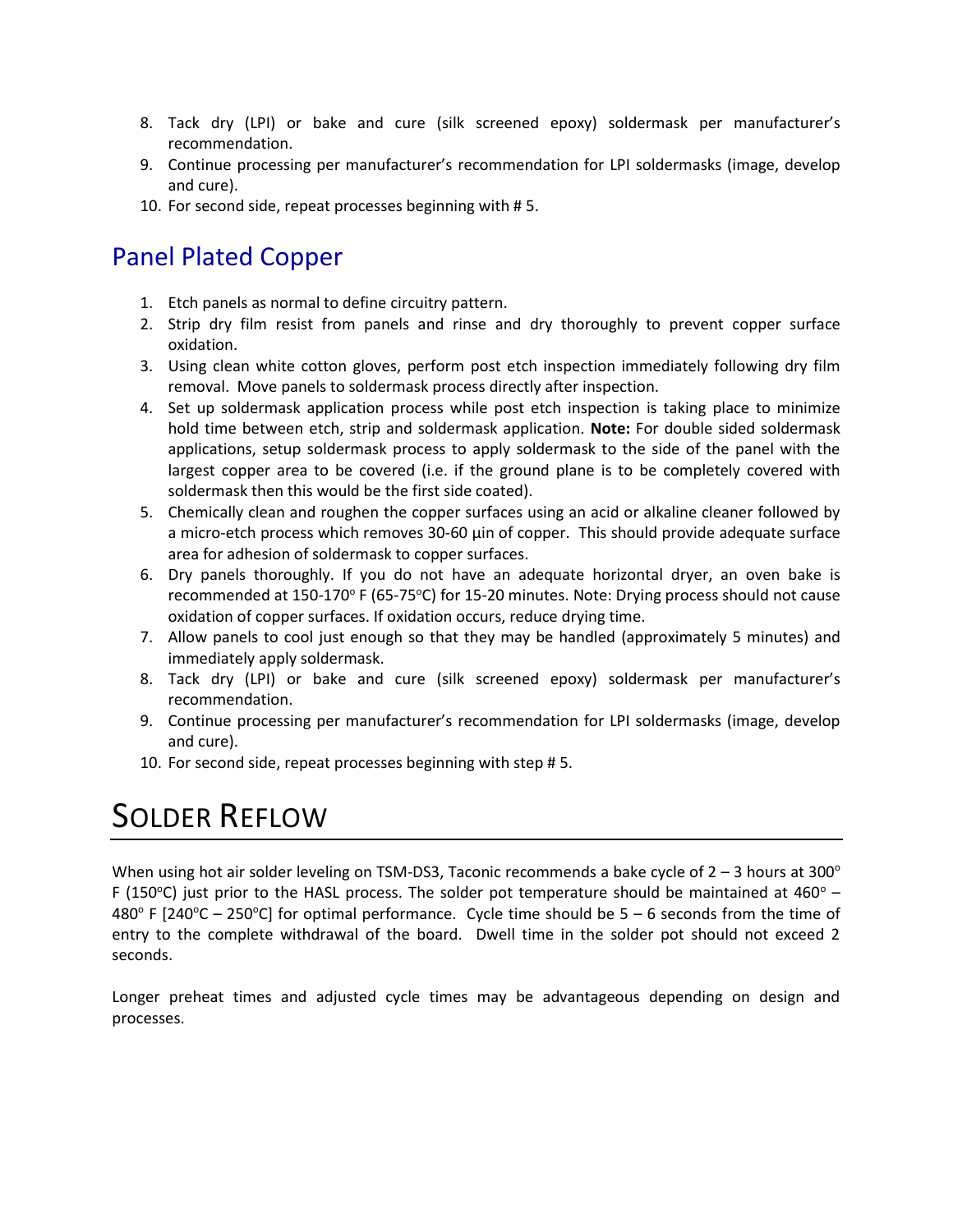# ROUTING / MILLING

Machining of TSM-DS3 is typically more difficult than epoxy-based substrates due to the softness of the PTFE resin system. The low fiberglass content of TSM-DS3 does provide the advantage of reducing the amount of burring or exposed fibers left on the board edge.

TSM-DS3 can be successfully machined using two flute end mills when the recommended methods and rout parameters are used. Rigid Phenolic entry and a rigid backer should be used. In some cases, adding paper (white paper or Kraft paper) between the Phenolic and the part allows better conformance to surface topography (e.g. circuits, soldermask, etc.) and may reduce burring. For tight tolerances or superior edge quality, a "rough cut" placed 0.005" – 0.010" off the part edge may be run prior to the "finish" cut at the nominal part edge.

Historical data have yielded the following recommended rout parameters. These parameters are good starting points PCBs comprised primarily of TSM-DS3. Special materials such as those with heavy metal ground planes may require different rout parameters and are not addressed in this guideline.

| <b>Router Diameter</b> |         | <b>Spindle Speed</b> | <b>Feed Rate</b> |         |  |
|------------------------|---------|----------------------|------------------|---------|--|
| (mils)                 | (mm)    | (kRPM)               | (in/min)         | (m/min) |  |
| 31.5                   | 0.8     | 50                   | 11.8             | 0.25    |  |
| 35.4                   | 0.9     | 45                   | 11.8             | 0.27    |  |
| 39.4                   | $1.0\,$ | 40                   | 11.8             | 0.32    |  |
| 43.3                   | 1.1     | 37                   | 11.8             | 0.33    |  |
| 47.2                   | 1.2     | 34                   | 11.8             | 0.34    |  |
| 51.2                   | 1.3     | 31                   | 15.8             | 0.37    |  |
| 55.1                   | 1.4     | 29                   | 15.8             | 0.41    |  |
| 59.1                   | 1.5     | 27                   | 15.8             | 0.43    |  |
| 63.0                   | 1.6     | 25                   | 19.7             | 0.45    |  |
| 66.9                   | 1.7     | 24                   | 19.7             | 0.53    |  |
| 70.8                   | 1.8     | 23                   | 23.6             | 0.60    |  |
| 74.8                   | 1.9     | 21                   | 23.6             | 0.63    |  |
| 78.7                   | 2.0     | 20                   | 27.6             | 0.68    |  |
| 82.7                   | 2.1     | 20                   | 31.5             | 0.76    |  |
| 86.6                   | 2.2     | 20                   | 31.5             | 0.80    |  |
| 90.6                   | 2.3     | 20                   | 31.5             | 0.84    |  |